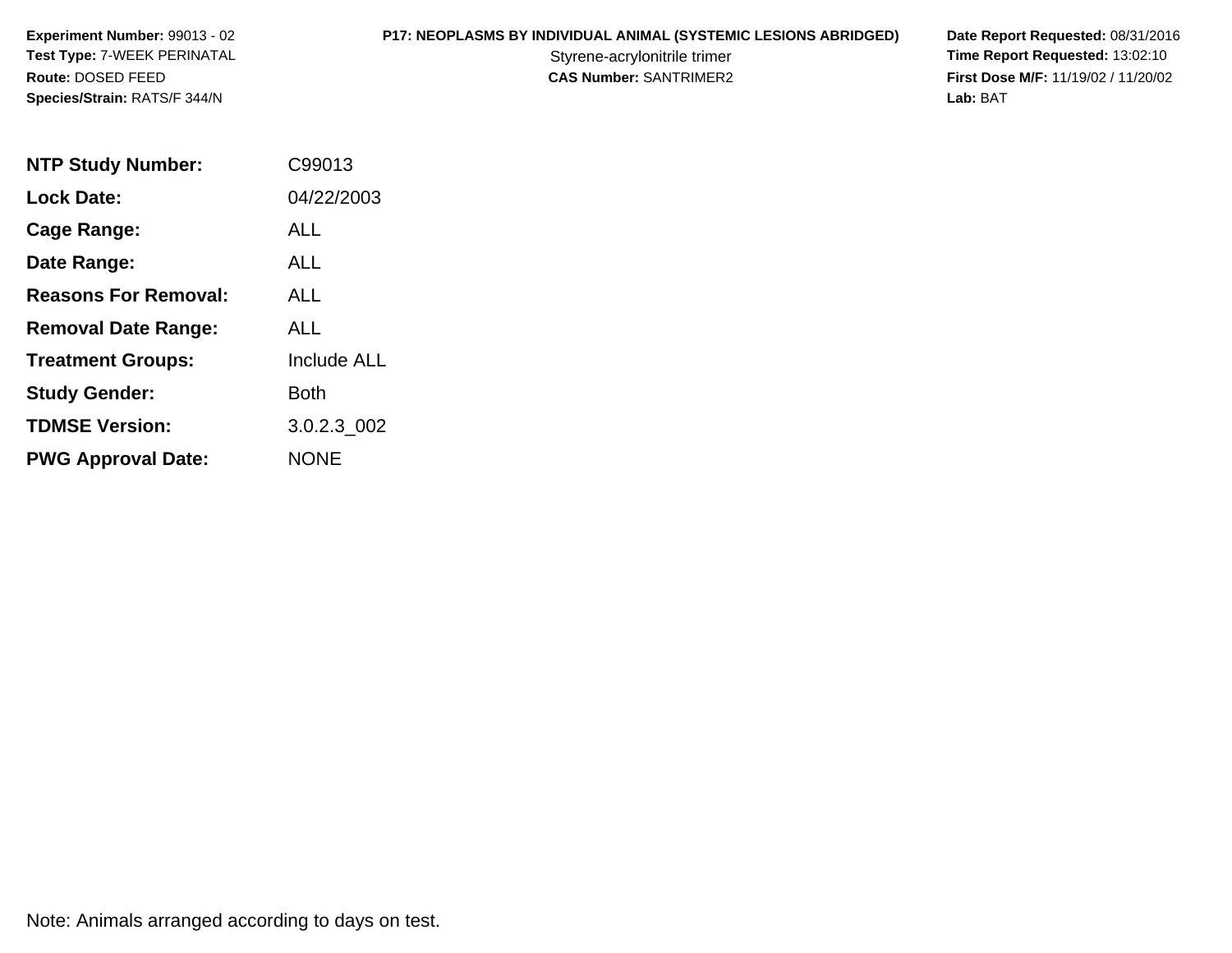### **P17: NEOPLASMS BY INDIVIDUAL ANIMAL (SYSTEMIC LESIONS ABRIDGED) Date Report Requested: 08/31/2016<br>Styrene-acrylonitrile trimer <b>Time Report Requested: 13:02:10**

**Time Report Requested: 13:02:10 CAS Number:** SANTRIMER2 **First Dose M/F:** 11/19/02 / 11/20/02 **Lab:** BAT

|                              | DAY ON TEST      | 0<br>$\mathbf 0$            | 0<br>$\pmb{0}$<br>$\mathbf{1}$               | 0<br>0<br>$\mathbf{1}$                        | 0<br>0                     | $\pmb{0}$<br>0                        | $\pmb{0}$<br>$\mathbf 0$              | $\pmb{0}$<br>0<br>$\mathbf{1}$ | $\boldsymbol{0}$<br>0<br>1 | $\mathbf 0$<br>0  | $\pmb{0}$<br>0<br>$\mathbf{1}$ |          |
|------------------------------|------------------|-----------------------------|----------------------------------------------|-----------------------------------------------|----------------------------|---------------------------------------|---------------------------------------|--------------------------------|----------------------------|-------------------|--------------------------------|----------|
| <b>FISCHER 344 RATS MALE</b> |                  | 1<br>5                      | 5                                            | 5                                             | $\mathbf{1}$<br>$\sqrt{5}$ | $\mathbf{1}$<br>$\sqrt{5}$            | $\mathbf{1}$<br>$\,$ 5 $\,$           | $\sqrt{5}$                     | $\sqrt{5}$                 | $\mathbf{1}$<br>5 | $\sqrt{5}$                     |          |
| 0_PPM PUPS                   |                  | 0                           | 0                                            | 0                                             | 0                          | $\mathbf 0$                           | 0                                     | 0                              | 0                          | 0                 | $\mathbf 0$                    |          |
|                              | <b>ANIMAL ID</b> | $\pmb{0}$<br>$\mathbf 0$    | $\mathbf 0$<br>$\pmb{0}$                     | 0<br>$\mathbf 0$                              | 0<br>0                     | $\pmb{0}$<br>$\pmb{0}$                | $\pmb{0}$<br>$\pmb{0}$                | $\mathbf 0$<br>$\mathbf 0$     | 0<br>$\mathbf 0$           | 0<br>$\mathbf 0$  | $\mathbf 0$<br>0               |          |
|                              |                  | $\mathbf 0$<br>$\mathbf{1}$ | $\begin{smallmatrix} 0\\2 \end{smallmatrix}$ | $\boldsymbol{0}$<br>$\ensuremath{\mathsf{3}}$ | 0<br>$\overline{4}$        | $\begin{array}{c} 0 \\ 5 \end{array}$ | $\begin{array}{c} 0 \\ 6 \end{array}$ | 0<br>$\overline{7}$            | 0<br>8                     | 0<br>9            | $\mathbf{1}$<br>$\pmb{0}$      | * TOTALS |
| <b>ALIMENTARY SYSTEM</b>     |                  |                             |                                              |                                               |                            |                                       |                                       |                                |                            |                   |                                |          |
| Liver                        |                  | $\pm$                       | $+$                                          | $\ddot{}$                                     | $+$                        | $+$                                   | $+$                                   | $+$                            | $+$                        | $+$               | $+$                            | 10       |
| <b>CARDIOVASCULAR SYSTEM</b> |                  |                             |                                              |                                               |                            |                                       |                                       |                                |                            |                   |                                |          |
| <b>NONE</b>                  |                  |                             |                                              |                                               |                            |                                       |                                       |                                |                            |                   |                                |          |
| <b>ENDOCRINE SYSTEM</b>      |                  |                             |                                              |                                               |                            |                                       |                                       |                                |                            |                   |                                |          |
| <b>NONE</b>                  |                  |                             |                                              |                                               |                            |                                       |                                       |                                |                            |                   |                                |          |
| <b>GENERAL BODY SYSTEM</b>   |                  |                             |                                              |                                               |                            |                                       |                                       |                                |                            |                   |                                |          |
| <b>NONE</b>                  |                  |                             |                                              |                                               |                            |                                       |                                       |                                |                            |                   |                                |          |
| <b>GENITAL SYSTEM</b>        |                  |                             |                                              |                                               |                            |                                       |                                       |                                |                            |                   |                                |          |
| Epididymis                   |                  |                             |                                              |                                               |                            |                                       |                                       |                                |                            |                   | $\ddot{}$                      | 10       |
| Prostate                     |                  | $\pm$                       |                                              | +                                             |                            |                                       | ÷                                     |                                | ٠                          | $\pm$             | $+$                            | 10       |
| Seminal Vesicle              |                  | $\pm$                       |                                              |                                               |                            |                                       |                                       |                                |                            |                   | $\overline{+}$                 | 10       |
| <b>Testes</b>                |                  | $\pm$                       |                                              | $\ddot{}$                                     |                            | $\overline{1}$                        | $\ddot{}$                             | $\ddot{}$                      | $\ddot{}$                  | +                 | $+$                            | 10       |
| <b>HEMATOPOIETIC SYSTEM</b>  |                  |                             |                                              |                                               |                            |                                       |                                       |                                |                            |                   |                                |          |
| Spleen                       |                  | ÷                           |                                              | ÷                                             | ÷                          | $\div$                                | $\ddot{}$                             | $\pm$                          | $\pm$                      | $\pm$             | $^{+}$                         | 10       |
| Thymus                       |                  | $+$                         | $+$                                          | $\ddot{}$                                     | $+$                        | $\overline{+}$                        | $+$                                   | $_{+}$                         | $\ddot{}$                  | $+$               | $+$                            | 10       |
| <b>INTEGUMENTARY SYSTEM</b>  |                  |                             |                                              |                                               |                            |                                       |                                       |                                |                            |                   |                                |          |
|                              |                  |                             |                                              |                                               |                            |                                       |                                       |                                |                            |                   |                                |          |

\* .. Total animals with tissue examined microscopically; Total animals with tumor

+ .. Tissue examined microscopically

X .. Lesion present

I .. Insufficient tissue

 M .. Missing tissuey the contract of the contract of the contract of the contract of the contract of  $\mathsf A$  . Autolysis precludes evaluation Lesion present BLANK .. Not examined microscopically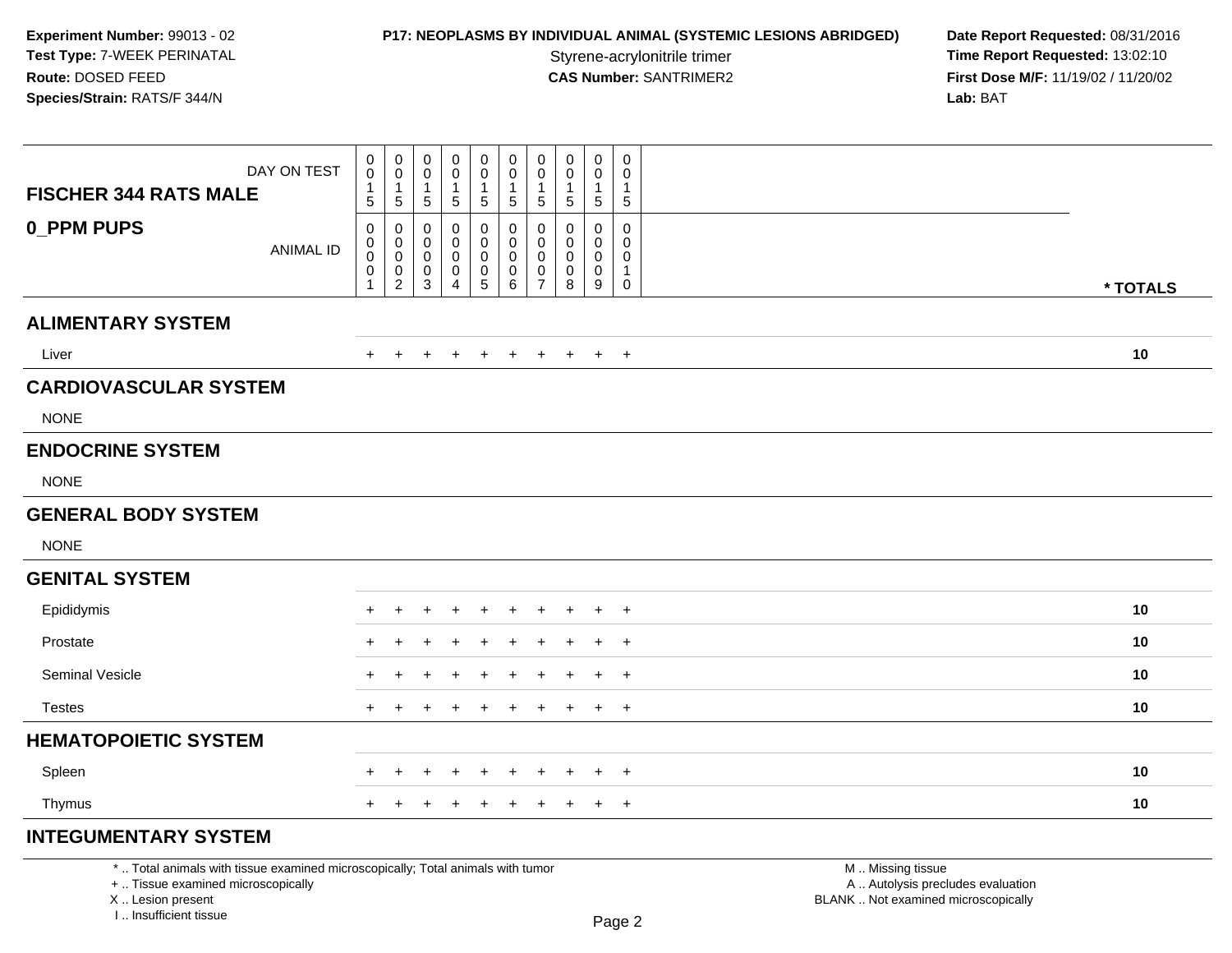## **P17: NEOPLASMS BY INDIVIDUAL ANIMAL (SYSTEMIC LESIONS ABRIDGED) Date Report Requested: 08/31/2016<br>Styrene-acrylonitrile trimer <b>Time Report Requested:** 13:02:10

**Time Report Requested: 13:02:10 CAS Number:** SANTRIMER2 **First Dose M/F:** 11/19/02 / 11/20/02 **Lab:** BAT

| DAY ON TEST                           | $\mathbf 0$<br>$\mathbf 0$                                   | 0<br>$\pmb{0}$                                | 0<br>$\pmb{0}$                                | $_{\rm 0}^{\rm 0}$                                         | $\begin{smallmatrix}0\0\0\end{smallmatrix}$                 | $\pmb{0}$<br>$\pmb{0}$                          | 0<br>$\pmb{0}$        | $\mathbf 0$<br>$\pmb{0}$      | 0<br>$\pmb{0}$                | 0<br>0                                    |          |
|---------------------------------------|--------------------------------------------------------------|-----------------------------------------------|-----------------------------------------------|------------------------------------------------------------|-------------------------------------------------------------|-------------------------------------------------|-----------------------|-------------------------------|-------------------------------|-------------------------------------------|----------|
| <b>FISCHER 344 RATS MALE</b>          | $\mathbf{1}$<br>5                                            | $\mathbf{1}$<br>5                             | $\overline{1}$<br>$\,$ 5 $\,$                 | $\mathbf{1}$<br>$\,$ 5 $\,$                                | $\mathbf{1}$<br>5                                           | $\overline{1}$<br>$\sqrt{5}$                    | $\mathbf{1}$<br>5     | $\overline{1}$<br>$\mathbf 5$ | 1<br>$\sqrt{5}$               | $\mathbf{1}$<br>$\sqrt{5}$                |          |
| <b>0_PPM PUPS</b><br><b>ANIMAL ID</b> | 0<br>$\mathbf 0$<br>$\mathbf 0$<br>$\pmb{0}$<br>$\mathbf{1}$ | 0<br>$\pmb{0}$<br>$\pmb{0}$<br>$\pmb{0}$<br>2 | 0<br>$\pmb{0}$<br>$\pmb{0}$<br>$\pmb{0}$<br>3 | 0<br>$\pmb{0}$<br>$\pmb{0}$<br>$\pmb{0}$<br>$\overline{4}$ | 0<br>$\mathbf 0$<br>$\boldsymbol{0}$<br>0<br>$\overline{5}$ | 0<br>$\pmb{0}$<br>$\mathbf 0$<br>$\pmb{0}$<br>6 | 0<br>0<br>0<br>0<br>7 | 0<br>0<br>0<br>0<br>8         | 0<br>0<br>$\pmb{0}$<br>0<br>9 | 0<br>0<br>0<br>$\mathbf 1$<br>$\mathbf 0$ | * TOTALS |
| <b>NONE</b>                           |                                                              |                                               |                                               |                                                            |                                                             |                                                 |                       |                               |                               |                                           |          |
| <b>MUSCULOSKELETAL SYSTEM</b>         |                                                              |                                               |                                               |                                                            |                                                             |                                                 |                       |                               |                               |                                           |          |
| <b>Skeletal Muscle</b>                |                                                              |                                               |                                               |                                                            | $\pm$                                                       |                                                 | ÷                     | $+$                           | $+$                           | $+$                                       | 10       |
| <b>NERVOUS SYSTEM</b>                 |                                                              |                                               |                                               |                                                            |                                                             |                                                 |                       |                               |                               |                                           |          |
| Brain                                 | $^+$                                                         | $\ddot{}$                                     | $+$                                           | $\ddot{}$                                                  | $+$                                                         | $+$                                             | $+$                   | $+$                           | $+$ $+$                       |                                           | 10       |
| <b>RESPIRATORY SYSTEM</b>             |                                                              |                                               |                                               |                                                            |                                                             |                                                 |                       |                               |                               |                                           |          |
| <b>NONE</b>                           |                                                              |                                               |                                               |                                                            |                                                             |                                                 |                       |                               |                               |                                           |          |
| <b>SPECIAL SENSES SYSTEM</b>          |                                                              |                                               |                                               |                                                            |                                                             |                                                 |                       |                               |                               |                                           |          |
| <b>NONE</b>                           |                                                              |                                               |                                               |                                                            |                                                             |                                                 |                       |                               |                               |                                           |          |
| <b>URINARY SYSTEM</b>                 |                                                              |                                               |                                               |                                                            |                                                             |                                                 |                       |                               |                               |                                           |          |
| Kidney                                |                                                              |                                               |                                               |                                                            |                                                             |                                                 | $\div$                | $\pm$                         | $+$                           | $+$                                       | 10       |
| <b>SYSTEMIC LESIONS</b>               |                                                              |                                               |                                               |                                                            |                                                             |                                                 |                       |                               |                               |                                           |          |
| Multiple Organ                        |                                                              |                                               |                                               |                                                            |                                                             |                                                 |                       |                               | $\ddot{}$                     | $+$                                       | 10       |

\* .. Total animals with tissue examined microscopically; Total animals with tumor

+ .. Tissue examined microscopically

X .. Lesion present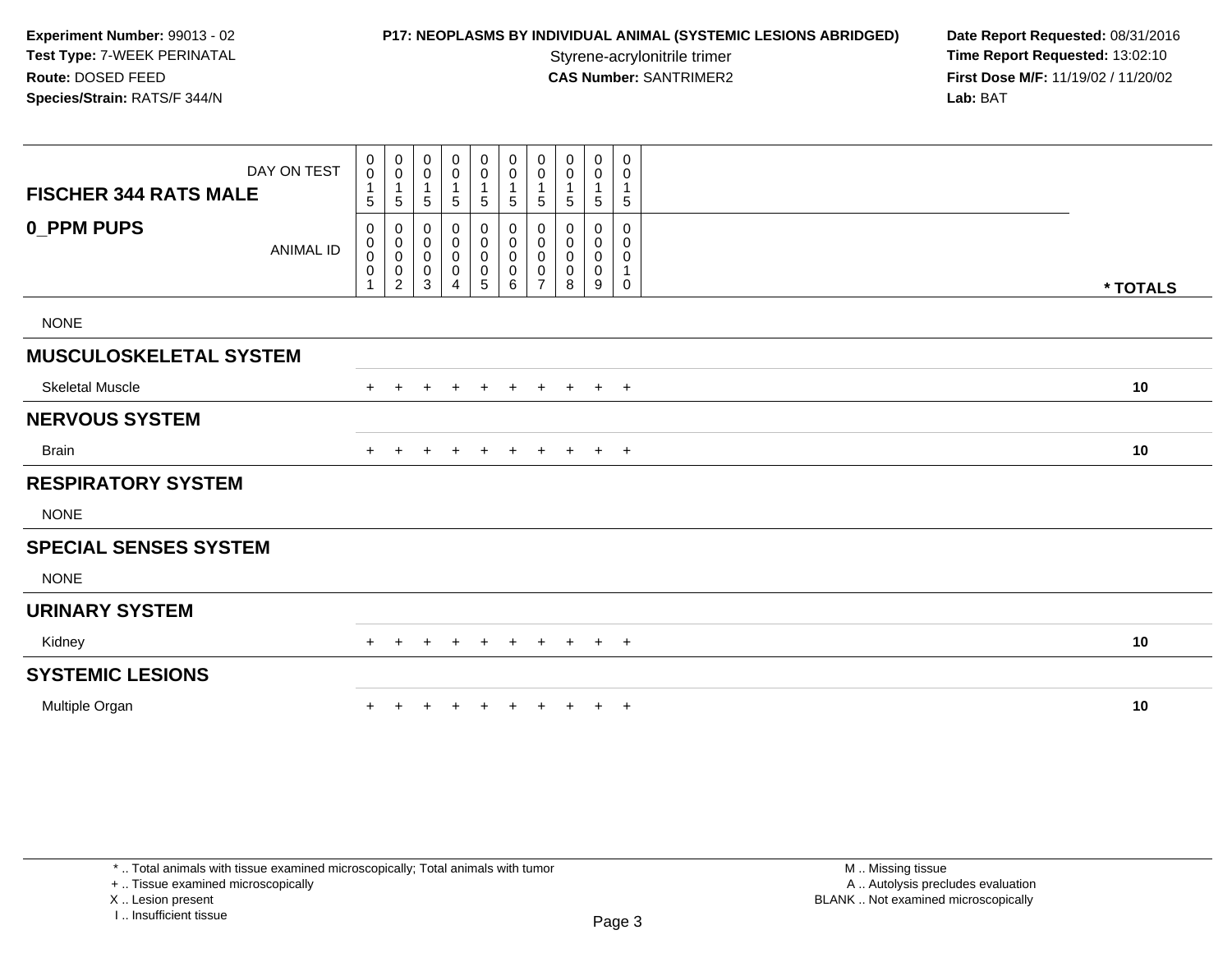## **P17: NEOPLASMS BY INDIVIDUAL ANIMAL (SYSTEMIC LESIONS ABRIDGED) Date Report Requested: 08/31/2016<br>Styrene-acrylonitrile trimer <b>Time Report Requested: 13:02:10**

**Time Report Requested: 13:02:10 CAS Number:** SANTRIMER2 **First Dose M/F:** 11/19/02 / 11/20/02 **Lab:** BAT

| DAY ON TEST<br><b>FISCHER 344 RATS MALE</b> | 0<br>$\pmb{0}$<br>$\mathbf 1$<br>5 | 0<br>$\mathbf 0$<br>$\mathbf 1$<br>$\overline{5}$   | 0<br>0<br>-1<br>5     | 0<br>0<br>-1<br>5      | 0<br>0<br>1<br>5                         | 0<br>0<br>-1<br>5                      | 0<br>0<br>-1<br>$\sqrt{5}$                                     | 0<br>0<br>5                   | 0<br>0<br>1<br>$\sqrt{5}$                            | 0<br>$\mathbf 0$<br>1<br>5                                     |          |
|---------------------------------------------|------------------------------------|-----------------------------------------------------|-----------------------|------------------------|------------------------------------------|----------------------------------------|----------------------------------------------------------------|-------------------------------|------------------------------------------------------|----------------------------------------------------------------|----------|
| 250 PPM PUPS<br><b>ANIMAL ID</b>            | 0<br>0<br>0<br>1<br>1              | 0<br>0<br>$\mathbf 0$<br>$\mathbf{1}$<br>$\sqrt{2}$ | 0<br>0<br>0<br>1<br>3 | 0<br>0<br>0<br>-1<br>4 | 0<br>0<br>$\pmb{0}$<br>$\mathbf{1}$<br>5 | 0<br>0<br>0<br>$\mathbf{1}$<br>$\,6\,$ | $\Omega$<br>$\mathbf 0$<br>0<br>$\mathbf{1}$<br>$\overline{7}$ | $\Omega$<br>0<br>0<br>-1<br>8 | $\mathbf 0$<br>$\mathbf 0$<br>0<br>$\mathbf{1}$<br>9 | $\mathbf 0$<br>$\mathbf 0$<br>0<br>$\overline{c}$<br>$\pmb{0}$ | * TOTALS |
| <b>ALIMENTARY SYSTEM</b>                    |                                    |                                                     |                       |                        |                                          |                                        |                                                                |                               |                                                      |                                                                |          |
| Liver                                       | $+$                                |                                                     |                       |                        |                                          |                                        |                                                                | + + + + + + + + +             |                                                      |                                                                | 10       |
| <b>CARDIOVASCULAR SYSTEM</b>                |                                    |                                                     |                       |                        |                                          |                                        |                                                                |                               |                                                      |                                                                |          |
| <b>NONE</b>                                 |                                    |                                                     |                       |                        |                                          |                                        |                                                                |                               |                                                      |                                                                |          |
| <b>ENDOCRINE SYSTEM</b>                     |                                    |                                                     |                       |                        |                                          |                                        |                                                                |                               |                                                      |                                                                |          |
| <b>NONE</b>                                 |                                    |                                                     |                       |                        |                                          |                                        |                                                                |                               |                                                      |                                                                |          |
| <b>GENERAL BODY SYSTEM</b>                  |                                    |                                                     |                       |                        |                                          |                                        |                                                                |                               |                                                      |                                                                |          |
| <b>NONE</b>                                 |                                    |                                                     |                       |                        |                                          |                                        |                                                                |                               |                                                      |                                                                |          |
| <b>GENITAL SYSTEM</b>                       |                                    |                                                     |                       |                        |                                          |                                        |                                                                |                               |                                                      |                                                                |          |
| <b>NONE</b>                                 |                                    |                                                     |                       |                        |                                          |                                        |                                                                |                               |                                                      |                                                                |          |
| <b>HEMATOPOIETIC SYSTEM</b>                 |                                    |                                                     |                       |                        |                                          |                                        |                                                                |                               |                                                      |                                                                |          |
| <b>NONE</b>                                 |                                    |                                                     |                       |                        |                                          |                                        |                                                                |                               |                                                      |                                                                |          |
| <b>INTEGUMENTARY SYSTEM</b>                 |                                    |                                                     |                       |                        |                                          |                                        |                                                                |                               |                                                      |                                                                |          |
| <b>NONE</b>                                 |                                    |                                                     |                       |                        |                                          |                                        |                                                                |                               |                                                      |                                                                |          |
| <b>MUSCULOSKELETAL SYSTEM</b>               |                                    |                                                     |                       |                        |                                          |                                        |                                                                |                               |                                                      |                                                                |          |
| <b>NONE</b>                                 |                                    |                                                     |                       |                        |                                          |                                        |                                                                |                               |                                                      |                                                                |          |
| <b>NERVOUS SYSTEM</b>                       |                                    |                                                     |                       |                        |                                          |                                        |                                                                |                               |                                                      |                                                                |          |
|                                             |                                    |                                                     |                       |                        |                                          |                                        |                                                                |                               |                                                      |                                                                |          |

\* .. Total animals with tissue examined microscopically; Total animals with tumor

+ .. Tissue examined microscopically

X .. Lesion present

I .. Insufficient tissue

 M .. Missing tissuey the contract of the contract of the contract of the contract of the contract of  $\mathsf A$  . Autolysis precludes evaluation Lesion present BLANK .. Not examined microscopically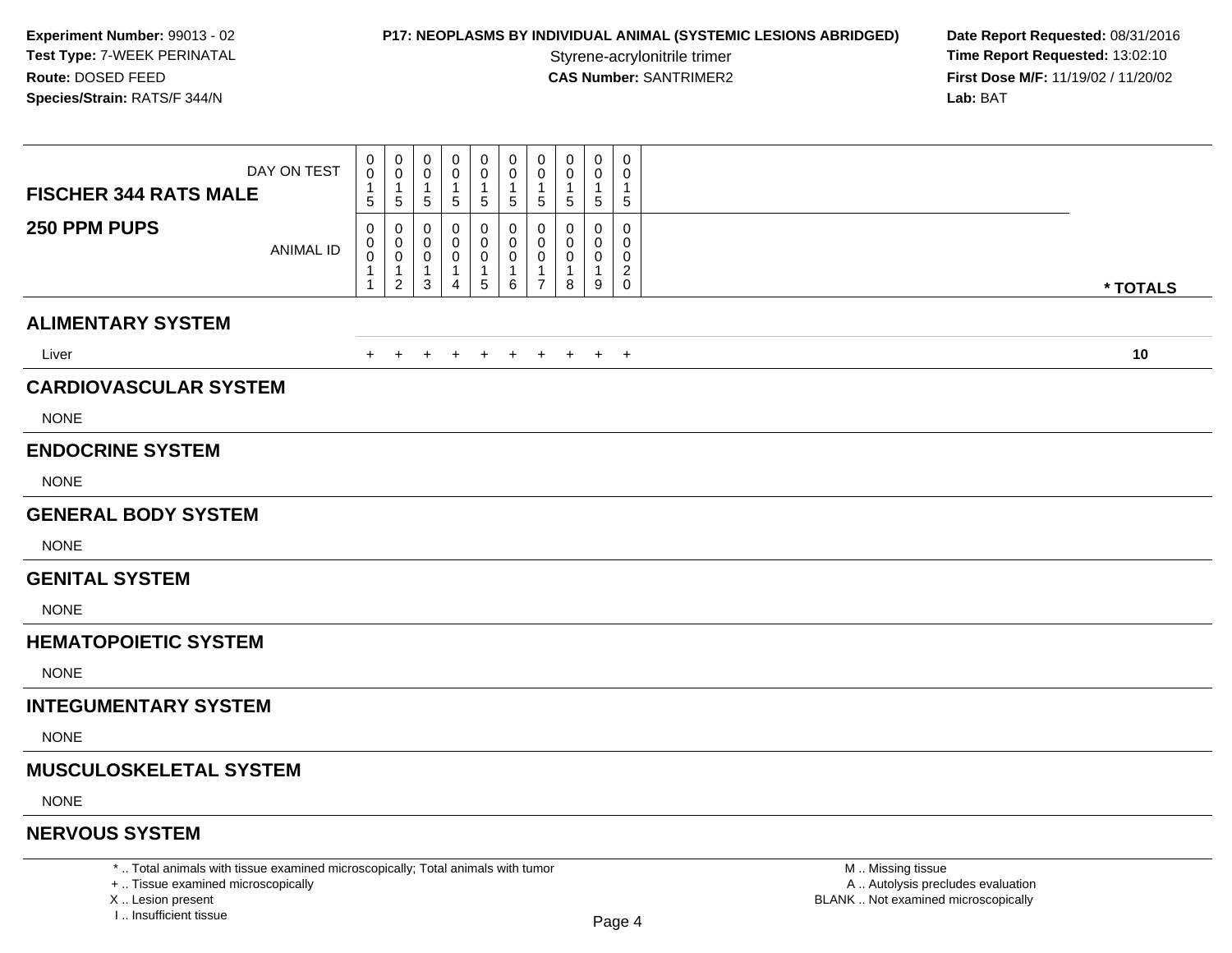## **P17: NEOPLASMS BY INDIVIDUAL ANIMAL (SYSTEMIC LESIONS ABRIDGED) Date Report Requested: 08/31/2016<br>Styrene-acrylonitrile trimer <b>Time Report Requested: 13:02:10**

**Time Report Requested: 13:02:10 CAS Number:** SANTRIMER2 **First Dose M/F:** 11/19/02 / 11/20/02 **Lab:** BAT

| <b>FISCHER 344 RATS MALE</b> | DAY ON TEST | $_{0}^{0}$<br>$5\phantom{.0}$ | $_{\rm 0}^{\rm 0}$<br>$\overline{1}$<br>$5\phantom{.0}$   | 0<br>0<br>5            | 5                | $\mathbf 0$<br>$\pmb{0}$<br>$\overline{A}$<br>5 | 0<br>0<br>$5\overline{)}$ | $\begin{smallmatrix} 0\\0 \end{smallmatrix}$<br>$\overline{1}$<br>$\mathbf 5$ | $\pmb{0}$<br>0<br>5      | 0<br>0<br>5 | $\mathbf 0$<br>0<br>5                |          |  |
|------------------------------|-------------|-------------------------------|-----------------------------------------------------------|------------------------|------------------|-------------------------------------------------|---------------------------|-------------------------------------------------------------------------------|--------------------------|-------------|--------------------------------------|----------|--|
| 250 PPM PUPS                 | ANIMAL ID   | 0<br>$\mathbf 0$<br>$\pmb{0}$ | 0<br>$_{\rm 0}^{\rm 0}$<br>$\mathbf{1}$<br>$\overline{2}$ | 0<br>0<br>$\,0\,$<br>3 | $\boldsymbol{0}$ | 0<br>$\pmb{0}$<br>$\pmb{0}$<br>$5\phantom{.0}$  | 0<br>0<br>0<br>6          | 0<br>$_{\rm 0}^{\rm 0}$<br>$\overline{7}$                                     | 0<br>0<br>$\pmb{0}$<br>8 | 0<br>0<br>9 | 0<br>0<br>0<br>$\boldsymbol{2}$<br>0 | * TOTALS |  |
| Brain                        |             |                               | $+$ $+$                                                   | $+$                    |                  | $+$ $+$                                         | $+$                       |                                                                               | $+$ $+$                  |             | $+$ $+$                              | 10       |  |
| <b>RESPIRATORY SYSTEM</b>    |             |                               |                                                           |                        |                  |                                                 |                           |                                                                               |                          |             |                                      |          |  |
| <b>NONE</b>                  |             |                               |                                                           |                        |                  |                                                 |                           |                                                                               |                          |             |                                      |          |  |
| <b>SPECIAL SENSES SYSTEM</b> |             |                               |                                                           |                        |                  |                                                 |                           |                                                                               |                          |             |                                      |          |  |
| <b>NONE</b>                  |             |                               |                                                           |                        |                  |                                                 |                           |                                                                               |                          |             |                                      |          |  |
| <b>URINARY SYSTEM</b>        |             |                               |                                                           |                        |                  |                                                 |                           |                                                                               |                          |             |                                      |          |  |
| <b>NONE</b>                  |             |                               |                                                           |                        |                  |                                                 |                           |                                                                               |                          |             |                                      |          |  |
| <b>SYSTEMIC LESIONS</b>      |             |                               |                                                           |                        |                  |                                                 |                           |                                                                               |                          |             |                                      |          |  |
| Multiple Organ               |             |                               |                                                           |                        |                  | $\pm$                                           | $\pm$                     | $+$                                                                           | $+$                      |             | $+$ $+$                              | 10       |  |

+ .. Tissue examined microscopically

X .. Lesion present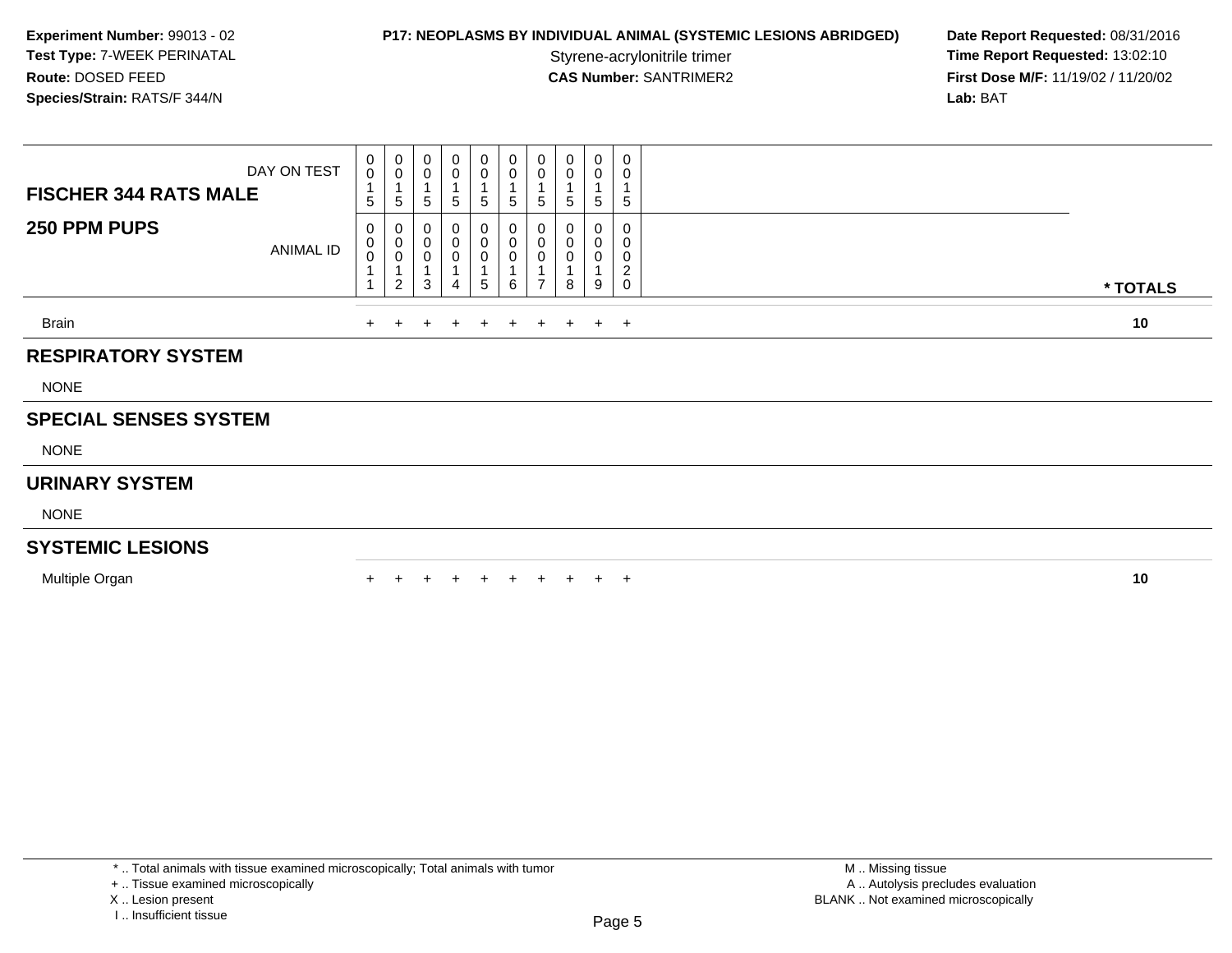### **P17: NEOPLASMS BY INDIVIDUAL ANIMAL (SYSTEMIC LESIONS ABRIDGED) Date Report Requested: 08/31/2016<br>Styrene-acrylonitrile trimer <b>Time Report Requested: 13:02:10**

**Time Report Requested: 13:02:10 CAS Number:** SANTRIMER2 **First Dose M/F:** 11/19/02 / 11/20/02 **Lab:** BAT

| DAY ON TEST<br><b>FISCHER 344 RATS MALE</b> | 0<br>$\mathbf 0$<br>1<br>$\sqrt{5}$       | 0<br>$\mathbf 0$<br>$\overline{1}$<br>$\sqrt{5}$                | 0<br>0<br>$\,$ 5 $\,$              | 0<br>0<br>5                                     | 0<br>0<br>5                | 0<br>$\mathbf{0}$<br>$\sqrt{5}$        | 0<br>$\mathbf 0$<br>$\mathbf 1$<br>$\sqrt{5}$         | 0<br>0<br>5                   | 0<br>$\Omega$<br>1<br>$\sqrt{5}$   | 0<br>$\Omega$<br>5              |          |
|---------------------------------------------|-------------------------------------------|-----------------------------------------------------------------|------------------------------------|-------------------------------------------------|----------------------------|----------------------------------------|-------------------------------------------------------|-------------------------------|------------------------------------|---------------------------------|----------|
| 500 PPM PUPS<br><b>ANIMAL ID</b>            | 0<br>0<br>0<br>$\sqrt{2}$<br>$\mathbf{1}$ | $\mathbf 0$<br>0<br>$\mathbf 0$<br>$\sqrt{2}$<br>$\overline{2}$ | 0<br>0<br>0<br>$\overline{2}$<br>3 | 0<br>0<br>0<br>$\overline{c}$<br>$\overline{4}$ | 0<br>0<br>0<br>$rac{2}{5}$ | 0<br>$\mathbf 0$<br>0<br>$\frac{2}{6}$ | 0<br>0<br>$\mathbf 0$<br>$\sqrt{2}$<br>$\overline{7}$ | 0<br>0<br>$\overline{2}$<br>8 | 0<br>0<br>0<br>$\overline{c}$<br>9 | 0<br>0<br>0<br>3<br>$\mathbf 0$ | * TOTALS |
| <b>ALIMENTARY SYSTEM</b>                    |                                           |                                                                 |                                    |                                                 |                            |                                        |                                                       |                               |                                    |                                 |          |
| Liver                                       | $+$                                       | $+$                                                             | $+$                                | $+$                                             | $+$                        | $+$                                    |                                                       | $+$ $+$                       |                                    | $+$ $+$                         | 10       |
| <b>CARDIOVASCULAR SYSTEM</b><br><b>NONE</b> |                                           |                                                                 |                                    |                                                 |                            |                                        |                                                       |                               |                                    |                                 |          |
| <b>ENDOCRINE SYSTEM</b>                     |                                           |                                                                 |                                    |                                                 |                            |                                        |                                                       |                               |                                    |                                 |          |
| <b>NONE</b>                                 |                                           |                                                                 |                                    |                                                 |                            |                                        |                                                       |                               |                                    |                                 |          |
| <b>GENERAL BODY SYSTEM</b>                  |                                           |                                                                 |                                    |                                                 |                            |                                        |                                                       |                               |                                    |                                 |          |
| <b>NONE</b>                                 |                                           |                                                                 |                                    |                                                 |                            |                                        |                                                       |                               |                                    |                                 |          |
| <b>GENITAL SYSTEM</b>                       |                                           |                                                                 |                                    |                                                 |                            |                                        |                                                       |                               |                                    |                                 |          |
| <b>NONE</b>                                 |                                           |                                                                 |                                    |                                                 |                            |                                        |                                                       |                               |                                    |                                 |          |
| <b>HEMATOPOIETIC SYSTEM</b>                 |                                           |                                                                 |                                    |                                                 |                            |                                        |                                                       |                               |                                    |                                 |          |
| <b>NONE</b>                                 |                                           |                                                                 |                                    |                                                 |                            |                                        |                                                       |                               |                                    |                                 |          |
| <b>INTEGUMENTARY SYSTEM</b>                 |                                           |                                                                 |                                    |                                                 |                            |                                        |                                                       |                               |                                    |                                 |          |
| <b>NONE</b>                                 |                                           |                                                                 |                                    |                                                 |                            |                                        |                                                       |                               |                                    |                                 |          |
| <b>MUSCULOSKELETAL SYSTEM</b>               |                                           |                                                                 |                                    |                                                 |                            |                                        |                                                       |                               |                                    |                                 |          |
| <b>NONE</b>                                 |                                           |                                                                 |                                    |                                                 |                            |                                        |                                                       |                               |                                    |                                 |          |
| <b>NERVOUS SYSTEM</b>                       |                                           |                                                                 |                                    |                                                 |                            |                                        |                                                       |                               |                                    |                                 |          |

\* .. Total animals with tissue examined microscopically; Total animals with tumor

+ .. Tissue examined microscopically

X .. Lesion present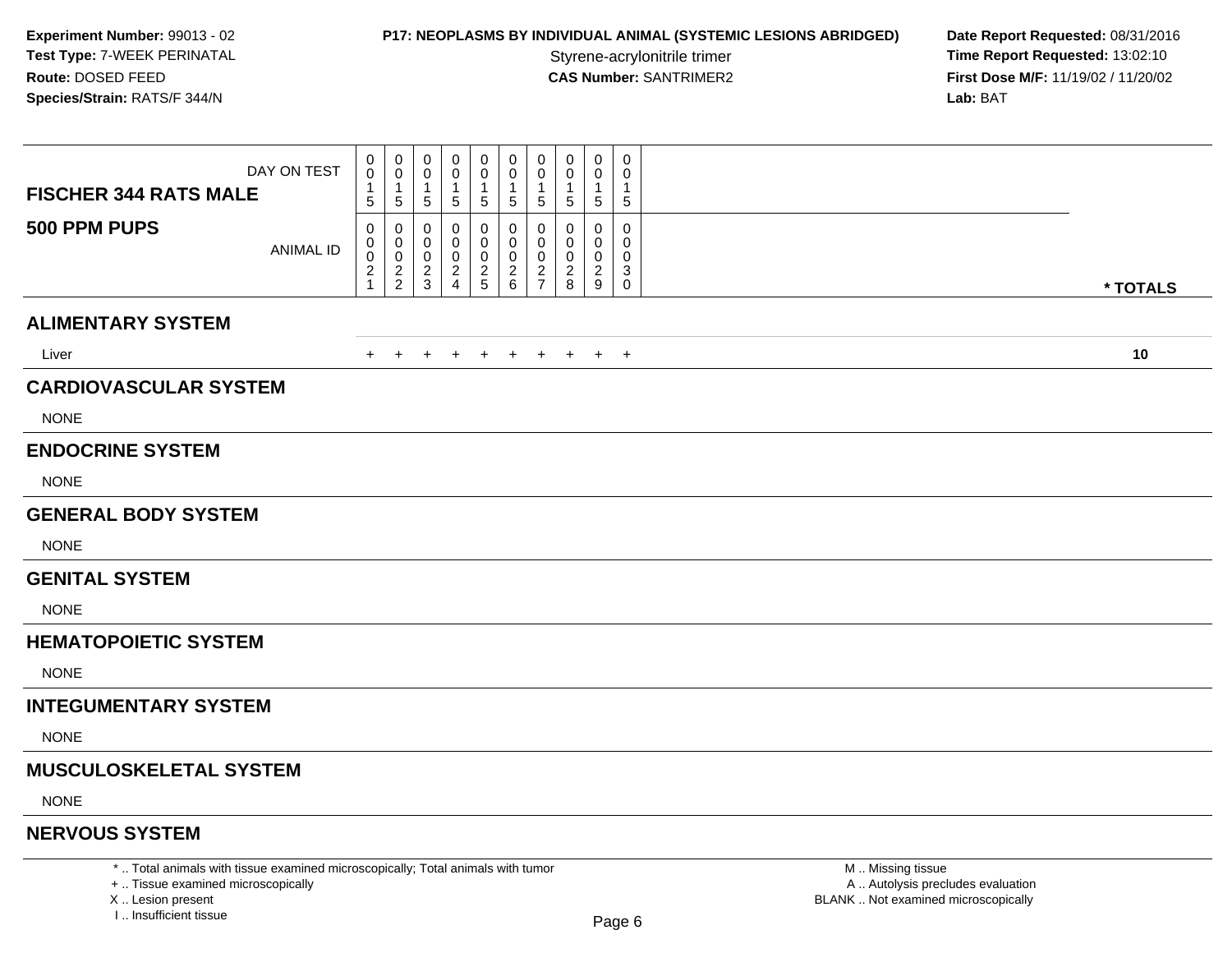**P17: NEOPLASMS BY INDIVIDUAL ANIMAL (SYSTEMIC LESIONS ABRIDGED) Date Report Requested: 08/31/2016<br>Styrene-acrylonitrile trimer <b>Time Report Requested: 13:02:10 Time Report Requested: 13:02:10 CAS Number:** SANTRIMER2 **First Dose M/F:** 11/19/02 / 11/20/02 **Lab:** BAT

| <b>FISCHER 344 RATS MALE</b> | DAY ON TEST | $_{0}^{0}$<br>5                 | $_{\rm 0}^{\rm 0}$<br>$\sqrt{5}$                                   | 0<br>0<br>5                        | 0<br>0<br>5                        | 0<br>$\pmb{0}$<br>5          | 0<br>$\pmb{0}$<br>5                         | $_{\rm 0}^{\rm 0}$<br>5                                                  | $\begin{smallmatrix} 0\\0 \end{smallmatrix}$<br>5 | $\pmb{0}$<br>$\mathbf 0$<br>$\mathbf{1}$<br>5 | 0<br>0<br>5                    |          |
|------------------------------|-------------|---------------------------------|--------------------------------------------------------------------|------------------------------------|------------------------------------|------------------------------|---------------------------------------------|--------------------------------------------------------------------------|---------------------------------------------------|-----------------------------------------------|--------------------------------|----------|
| 500 PPM PUPS                 | ANIMAL ID   | 0<br>$\pmb{0}$<br>$\frac{0}{2}$ | $\pmb{0}$<br>$\,0\,$<br>$\begin{array}{c} 0 \\ 2 \\ 2 \end{array}$ | 0<br>0<br>0<br>$\overline{2}$<br>3 | 0<br>0<br>0<br>$\overline{c}$<br>4 | 0<br>0<br>0<br>$\frac{2}{5}$ | 0<br>0<br>$\boldsymbol{0}$<br>$\frac{2}{6}$ | 0<br>$\boldsymbol{0}$<br>$\boldsymbol{0}$<br>$\sqrt{2}$<br>$\rightarrow$ | $\pmb{0}$<br>0<br>0<br>$\sqrt{2}$<br>$\bf8$       | 0<br>0<br>0<br>$\sqrt{2}$<br>9                | 0<br>0<br>0<br>$\sqrt{3}$<br>0 | * TOTALS |
|                              |             |                                 |                                                                    |                                    |                                    |                              |                                             |                                                                          |                                                   |                                               |                                |          |
| Brain                        |             |                                 |                                                                    |                                    |                                    | $\mathbf +$                  | $+$                                         | $\pm$                                                                    | $+$                                               |                                               | $+$ $+$                        | 10       |
| <b>RESPIRATORY SYSTEM</b>    |             |                                 |                                                                    |                                    |                                    |                              |                                             |                                                                          |                                                   |                                               |                                |          |
| <b>NONE</b>                  |             |                                 |                                                                    |                                    |                                    |                              |                                             |                                                                          |                                                   |                                               |                                |          |
| <b>SPECIAL SENSES SYSTEM</b> |             |                                 |                                                                    |                                    |                                    |                              |                                             |                                                                          |                                                   |                                               |                                |          |
| <b>NONE</b>                  |             |                                 |                                                                    |                                    |                                    |                              |                                             |                                                                          |                                                   |                                               |                                |          |
| <b>URINARY SYSTEM</b>        |             |                                 |                                                                    |                                    |                                    |                              |                                             |                                                                          |                                                   |                                               |                                |          |
| Kidney                       |             | $+$                             |                                                                    | $+$                                | $+$                                | $+$                          | $+$                                         | $+$                                                                      | $+$ $+$ $+$                                       |                                               |                                | 10       |
| <b>SYSTEMIC LESIONS</b>      |             |                                 |                                                                    |                                    |                                    |                              |                                             |                                                                          |                                                   |                                               |                                |          |
| Multiple Organ               |             |                                 |                                                                    |                                    |                                    |                              | $+$                                         | $\pm$                                                                    | $+$                                               | $+$                                           | $+$                            | 10       |
|                              |             |                                 |                                                                    |                                    |                                    |                              |                                             |                                                                          |                                                   |                                               |                                |          |

\* .. Total animals with tissue examined microscopically; Total animals with tumor

+ .. Tissue examined microscopically

X .. Lesion present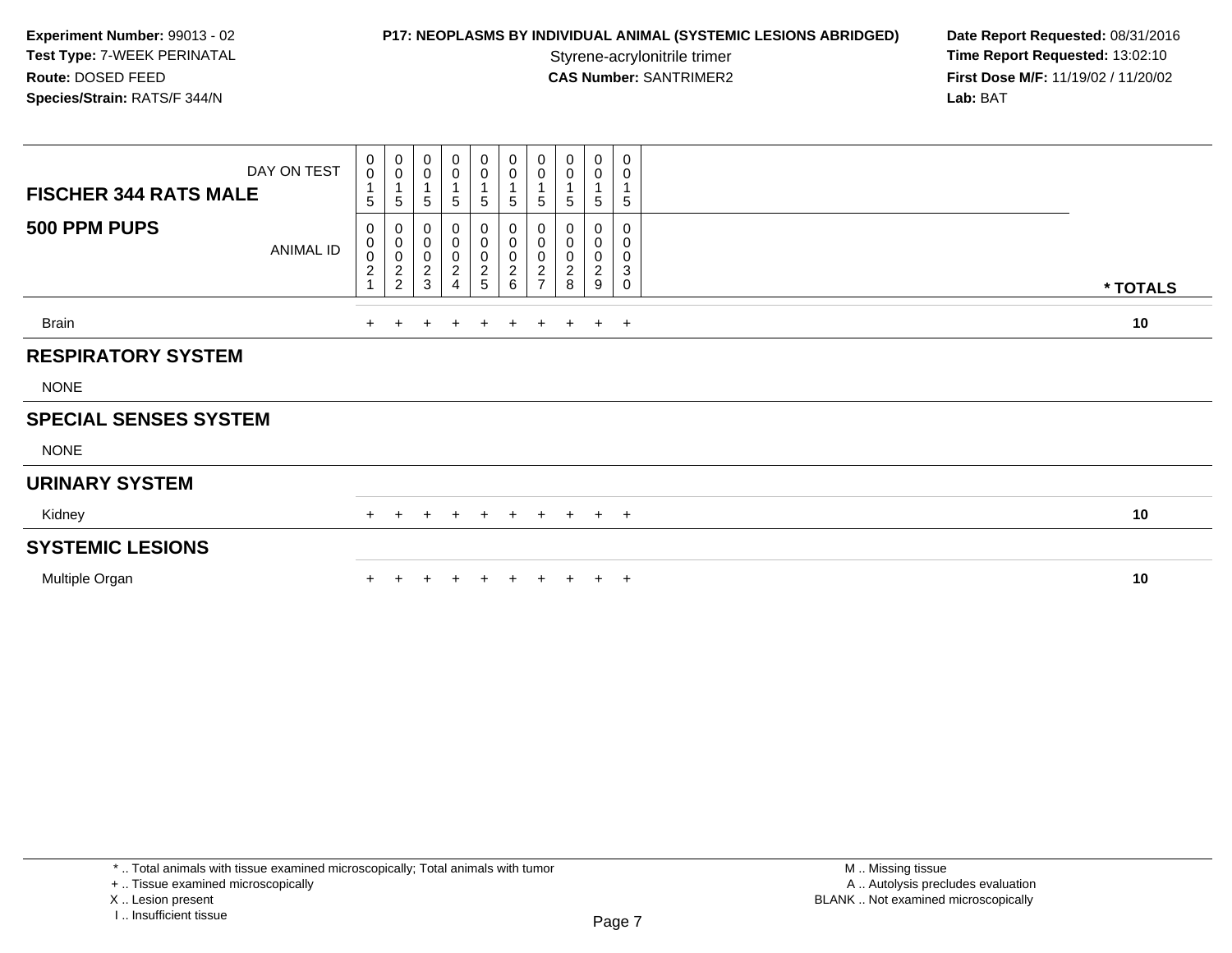### **P17: NEOPLASMS BY INDIVIDUAL ANIMAL (SYSTEMIC LESIONS ABRIDGED) Date Report Requested: 08/31/2016<br>Styrene-acrylonitrile trimer <b>Time Report Requested: 13:02:10**

**Time Report Requested: 13:02:10 CAS Number:** SANTRIMER2 **First Dose M/F:** 11/19/02 / 11/20/02 **Lab:** BAT

| DAY ON TEST<br><b>FISCHER 344 RATS MALE</b> | 0<br>0<br>1<br>5                         | 0<br>0<br>$\mathbf{1}$<br>$\sqrt{5}$   | 0<br>0<br>$\mathbf 1$<br>$\,$ 5 $\,$                                      | 0<br>0<br>5           | $\mathbf 0$<br>$\mathbf 0$<br>$\mathbf{1}$<br>$\sqrt{5}$ | 0<br>0<br>$\overline{1}$<br>$\sqrt{5}$ | 0<br>$\mathbf 0$<br>$\mathbf{1}$<br>$\sqrt{5}$ | 0<br>0<br>5           | 0<br>0<br>$\mathbf{1}$<br>$\sqrt{5}$ | 0<br>0<br>$\sqrt{5}$                      |          |  |
|---------------------------------------------|------------------------------------------|----------------------------------------|---------------------------------------------------------------------------|-----------------------|----------------------------------------------------------|----------------------------------------|------------------------------------------------|-----------------------|--------------------------------------|-------------------------------------------|----------|--|
| 1000 PPM PUPS<br><b>ANIMAL ID</b>           | 0<br>0<br>0<br>$\ensuremath{\mathsf{3}}$ | 0<br>0<br>$\mathbf 0$<br>$\frac{3}{2}$ | 0<br>0<br>$\boldsymbol{0}$<br>$\ensuremath{\mathsf{3}}$<br>$\overline{3}$ | 0<br>0<br>0<br>3<br>4 | 0<br>0<br>$\pmb{0}$<br>$\frac{3}{5}$                     | 0<br>0<br>$\pmb{0}$<br>3<br>6          | 0<br>0<br>$\mathbf 0$<br>3<br>$\overline{7}$   | 0<br>0<br>0<br>3<br>8 | 0<br>0<br>0<br>3<br>9                | 0<br>$\mathbf 0$<br>0<br>4<br>$\mathbf 0$ | * TOTALS |  |
| <b>ALIMENTARY SYSTEM</b>                    |                                          |                                        |                                                                           |                       |                                                          |                                        |                                                |                       |                                      |                                           |          |  |
| Liver                                       |                                          |                                        | $\pm$                                                                     | $\pm$                 | $\pm$                                                    | $+$                                    | $+$                                            | $\overline{+}$        | $+$                                  | $+$                                       | 10       |  |
| <b>CARDIOVASCULAR SYSTEM</b><br><b>NONE</b> |                                          |                                        |                                                                           |                       |                                                          |                                        |                                                |                       |                                      |                                           |          |  |
| <b>ENDOCRINE SYSTEM</b>                     |                                          |                                        |                                                                           |                       |                                                          |                                        |                                                |                       |                                      |                                           |          |  |
| <b>NONE</b>                                 |                                          |                                        |                                                                           |                       |                                                          |                                        |                                                |                       |                                      |                                           |          |  |
| <b>GENERAL BODY SYSTEM</b>                  |                                          |                                        |                                                                           |                       |                                                          |                                        |                                                |                       |                                      |                                           |          |  |
| <b>NONE</b>                                 |                                          |                                        |                                                                           |                       |                                                          |                                        |                                                |                       |                                      |                                           |          |  |
| <b>GENITAL SYSTEM</b>                       |                                          |                                        |                                                                           |                       |                                                          |                                        |                                                |                       |                                      |                                           |          |  |
| Epididymis                                  |                                          |                                        |                                                                           |                       |                                                          |                                        |                                                |                       |                                      | $\overline{ }$                            | 10       |  |
| <b>Seminal Vesicle</b>                      |                                          |                                        |                                                                           |                       |                                                          |                                        |                                                |                       |                                      | $^{+}$                                    | 10       |  |
| <b>Testes</b>                               |                                          |                                        | +                                                                         |                       |                                                          | $\pm$                                  | $\pm$                                          | $\pm$                 | $+$                                  | $+$                                       | 10       |  |
| <b>HEMATOPOIETIC SYSTEM</b>                 |                                          |                                        |                                                                           |                       |                                                          |                                        |                                                |                       |                                      |                                           |          |  |
| Spleen                                      | $+$                                      | $\ddot{}$                              | $\ddot{}$                                                                 | $+$                   | $+$                                                      | $+$                                    | $+$                                            | $+$                   |                                      | $+$ $+$                                   | 10       |  |
| <b>INTEGUMENTARY SYSTEM</b>                 |                                          |                                        |                                                                           |                       |                                                          |                                        |                                                |                       |                                      |                                           |          |  |
| <b>NONE</b>                                 |                                          |                                        |                                                                           |                       |                                                          |                                        |                                                |                       |                                      |                                           |          |  |
| <b>MUSCULOSKELETAL SYSTEM</b>               |                                          |                                        |                                                                           |                       |                                                          |                                        |                                                |                       |                                      |                                           |          |  |

\* .. Total animals with tissue examined microscopically; Total animals with tumor

+ .. Tissue examined microscopically

X .. Lesion present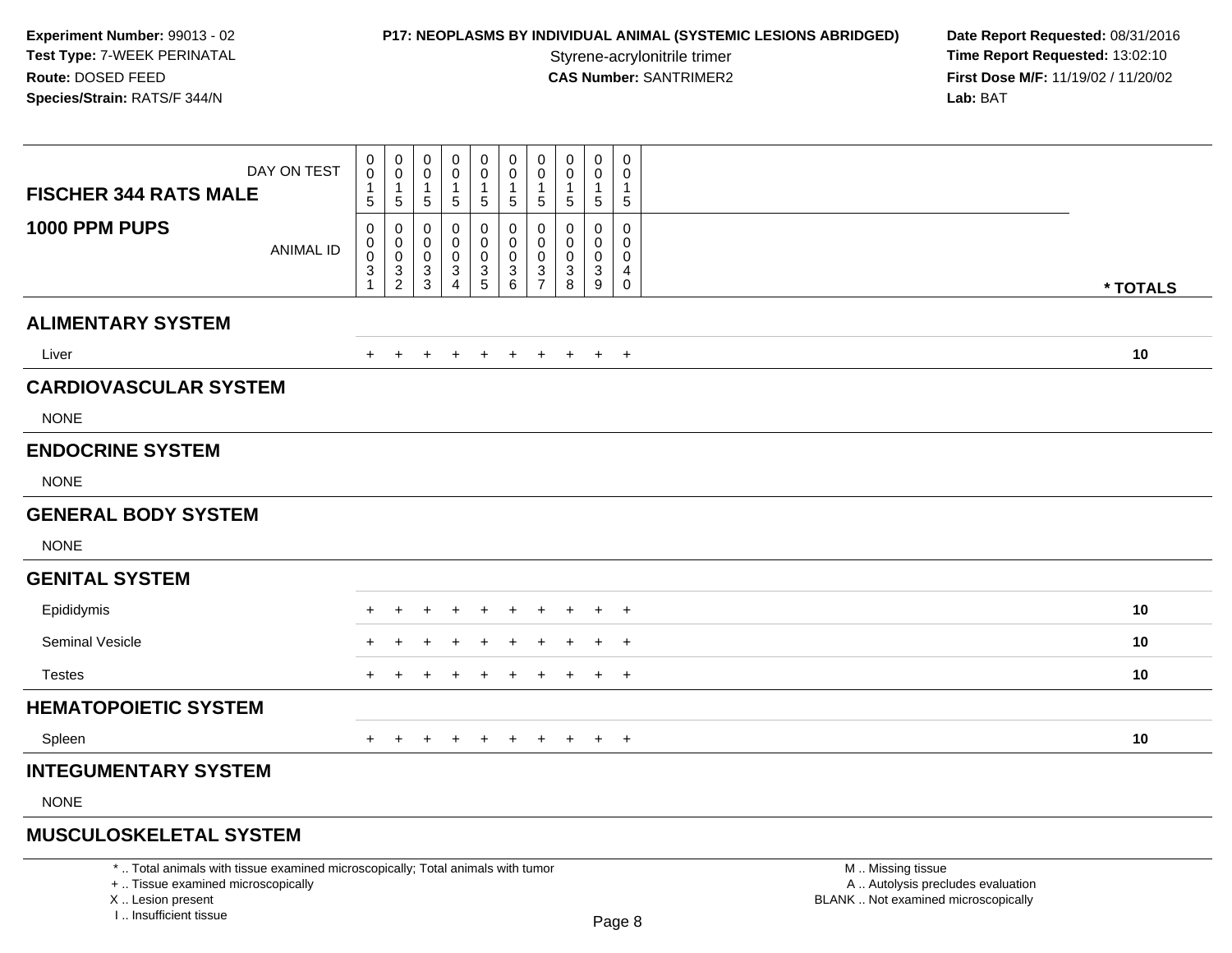**P17: NEOPLASMS BY INDIVIDUAL ANIMAL (SYSTEMIC LESIONS ABRIDGED) Date Report Requested: 08/31/2016<br>Styrene-acrylonitrile trimer <b>Time Report Requested: 13:02:10 Time Report Requested: 13:02:10 CAS Number:** SANTRIMER2 **First Dose M/F:** 11/19/02 / 11/20/02 **Lab:** BAT

| <b>FISCHER 344 RATS MALE</b> | DAY ON TEST | 0<br>$\mathbf 0$<br>1<br>5                      | $\pmb{0}$<br>$\mathbf 0$<br>1<br>$\sqrt{5}$         | 0<br>0<br>$\overline{1}$<br>5              | 0<br>$\pmb{0}$<br>$\mathbf 1$<br>5                                                  | $_0^0$<br>5                                  | $_{\rm 0}^{\rm 0}$<br>$\mathbf{1}$<br>5                                     | $\begin{smallmatrix}0\\0\end{smallmatrix}$<br>$\sqrt{5}$ | $\begin{smallmatrix} 0\\0 \end{smallmatrix}$<br>$\overline{1}$<br>$\sqrt{5}$ | 0<br>$\pmb{0}$<br>$\mathbf{1}$<br>$\sqrt{5}$                                      | 0<br>0<br>1<br>5                |          |
|------------------------------|-------------|-------------------------------------------------|-----------------------------------------------------|--------------------------------------------|-------------------------------------------------------------------------------------|----------------------------------------------|-----------------------------------------------------------------------------|----------------------------------------------------------|------------------------------------------------------------------------------|-----------------------------------------------------------------------------------|---------------------------------|----------|
| 1000 PPM PUPS                | ANIMAL ID   | 0<br>$\,0\,$<br>$\frac{0}{3}$<br>$\overline{A}$ | 0<br>$\begin{matrix} 0 \\ 0 \\ 3 \\ 2 \end{matrix}$ | 0<br>$_{\rm 0}^{\rm 0}$<br>$\sqrt{3}$<br>3 | $\boldsymbol{0}$<br>$\begin{smallmatrix} 0\\0 \end{smallmatrix}$<br>$\sqrt{3}$<br>4 | 0<br>$\pmb{0}$<br>$\pmb{0}$<br>$\frac{3}{5}$ | 0<br>$\pmb{0}$<br>$\pmb{0}$<br>$\ensuremath{\mathsf{3}}$<br>$6\overline{6}$ | 0000037                                                  | 0<br>$\begin{array}{c} 0 \\ 0 \\ 3 \\ 8 \end{array}$                         | 0<br>$\begin{smallmatrix}0\\0\end{smallmatrix}$<br>$\sqrt{3}$<br>$\boldsymbol{9}$ | 0<br>0<br>0<br>4<br>$\mathbf 0$ | * TOTALS |
| <b>NONE</b>                  |             |                                                 |                                                     |                                            |                                                                                     |                                              |                                                                             |                                                          |                                                                              |                                                                                   |                                 |          |
| <b>NERVOUS SYSTEM</b>        |             |                                                 |                                                     |                                            |                                                                                     |                                              |                                                                             |                                                          |                                                                              |                                                                                   |                                 |          |
| Brain                        |             | $+$                                             | $+$                                                 | $+$                                        | $\pm$                                                                               | $+$                                          | $+$                                                                         | $+$                                                      |                                                                              | $+$ $+$ $+$                                                                       |                                 | 10       |
| <b>RESPIRATORY SYSTEM</b>    |             |                                                 |                                                     |                                            |                                                                                     |                                              |                                                                             |                                                          |                                                                              |                                                                                   |                                 |          |
| <b>NONE</b>                  |             |                                                 |                                                     |                                            |                                                                                     |                                              |                                                                             |                                                          |                                                                              |                                                                                   |                                 |          |
| <b>SPECIAL SENSES SYSTEM</b> |             |                                                 |                                                     |                                            |                                                                                     |                                              |                                                                             |                                                          |                                                                              |                                                                                   |                                 |          |
| <b>NONE</b>                  |             |                                                 |                                                     |                                            |                                                                                     |                                              |                                                                             |                                                          |                                                                              |                                                                                   |                                 |          |
| <b>URINARY SYSTEM</b>        |             |                                                 |                                                     |                                            |                                                                                     |                                              |                                                                             |                                                          |                                                                              |                                                                                   |                                 |          |
| Kidney                       |             | $+$                                             | $^{+}$                                              | $\ddot{}$                                  | $+$                                                                                 | $+$                                          | $+$                                                                         | $+$                                                      |                                                                              | $+$ $+$ $+$                                                                       |                                 | 10       |
| <b>SYSTEMIC LESIONS</b>      |             |                                                 |                                                     |                                            |                                                                                     |                                              |                                                                             |                                                          |                                                                              |                                                                                   |                                 |          |
| Multiple Organ               |             |                                                 |                                                     |                                            |                                                                                     | $\ddot{}$                                    | $+$                                                                         | $\ddot{}$                                                | $\ddot{}$                                                                    |                                                                                   | $+$ $+$                         | 10       |

+ .. Tissue examined microscopically

X .. Lesion present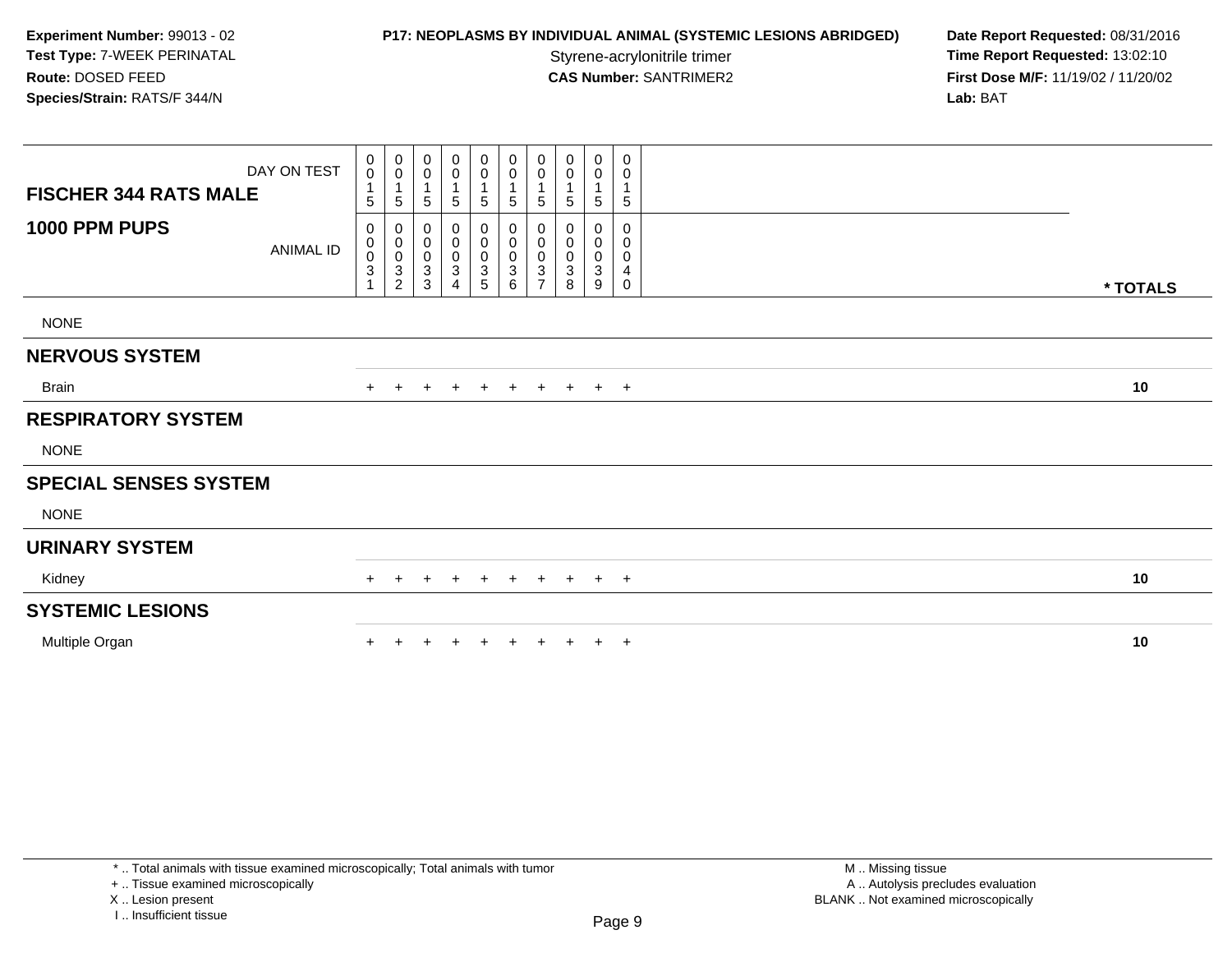## **P17: NEOPLASMS BY INDIVIDUAL ANIMAL (SYSTEMIC LESIONS ABRIDGED) Date Report Requested: 08/31/2016<br>Styrene-acrylonitrile trimer <b>Time Report Requested: 13:02:10**

**Time Report Requested: 13:02:10 CAS Number:** SANTRIMER2 **First Dose M/F:** 11/19/02 / 11/20/02 **Lab:** BAT

| DAY ON TEST<br><b>FISCHER 344 RATS MALE</b>                                     | 0<br>0<br>1<br>$\sqrt{5}$        | 0<br>0<br>1<br>$\sqrt{5}$                            | 0<br>0<br>5                        | 0<br>0<br>-1<br>$\mathbf 5$                     | $\mathbf 0$<br>0<br>1<br>$\overline{5}$      | $\mathbf 0$<br>0<br>$\mathbf{1}$<br>$\sqrt{5}$            | 0<br>$\Omega$<br>$\mathbf{1}$<br>$\sqrt{5}$                      | 0<br>$\Omega$<br>1<br>$\,$ 5 $\,$ | 0<br>0<br>1<br>5                             | 0<br>0<br>-1<br>5                                |                   |          |
|---------------------------------------------------------------------------------|----------------------------------|------------------------------------------------------|------------------------------------|-------------------------------------------------|----------------------------------------------|-----------------------------------------------------------|------------------------------------------------------------------|-----------------------------------|----------------------------------------------|--------------------------------------------------|-------------------|----------|
| 2000 PPM PUPS<br><b>ANIMAL ID</b>                                               | 0<br>0<br>0<br>4<br>$\mathbf{1}$ | 0<br>0<br>0<br>$\overline{\mathbf{4}}$<br>$\sqrt{2}$ | 0<br>0<br>0<br>4<br>$\mathfrak{S}$ | 0<br>0<br>0<br>$\overline{4}$<br>$\overline{4}$ | 0<br>$\mathbf 0$<br>0<br>4<br>$\overline{5}$ | 0<br>0<br>$\mathbf 0$<br>$\overline{4}$<br>$6\phantom{1}$ | 0<br>$\Omega$<br>$\mathbf 0$<br>$\overline{4}$<br>$\overline{7}$ | 0<br>$\Omega$<br>0<br>4<br>8      | 0<br>$\mathbf 0$<br>0<br>$\overline{4}$<br>9 | 0<br>0<br>0<br>$\sqrt{5}$<br>$\mathsf{O}\xspace$ |                   | * TOTALS |
| <b>ALIMENTARY SYSTEM</b>                                                        |                                  |                                                      |                                    |                                                 |                                              |                                                           |                                                                  |                                   |                                              |                                                  |                   |          |
| Liver                                                                           | $\pm$                            | $+$                                                  | $\ddot{}$                          | $+$                                             | $+$                                          | $+$                                                       | $+$                                                              | $+$                               | $+$                                          | $+$                                              |                   | 10       |
| <b>CARDIOVASCULAR SYSTEM</b>                                                    |                                  |                                                      |                                    |                                                 |                                              |                                                           |                                                                  |                                   |                                              |                                                  |                   |          |
| <b>NONE</b>                                                                     |                                  |                                                      |                                    |                                                 |                                              |                                                           |                                                                  |                                   |                                              |                                                  |                   |          |
| <b>ENDOCRINE SYSTEM</b>                                                         |                                  |                                                      |                                    |                                                 |                                              |                                                           |                                                                  |                                   |                                              |                                                  |                   |          |
| <b>NONE</b>                                                                     |                                  |                                                      |                                    |                                                 |                                              |                                                           |                                                                  |                                   |                                              |                                                  |                   |          |
| <b>GENERAL BODY SYSTEM</b>                                                      |                                  |                                                      |                                    |                                                 |                                              |                                                           |                                                                  |                                   |                                              |                                                  |                   |          |
| <b>NONE</b>                                                                     |                                  |                                                      |                                    |                                                 |                                              |                                                           |                                                                  |                                   |                                              |                                                  |                   |          |
| <b>GENITAL SYSTEM</b>                                                           |                                  |                                                      |                                    |                                                 |                                              |                                                           |                                                                  |                                   |                                              |                                                  |                   |          |
| Epididymis                                                                      | $+$                              |                                                      |                                    |                                                 | $\div$                                       | $\div$                                                    | $\div$                                                           | $\pm$                             |                                              | $\overline{+}$                                   |                   | 10       |
| Prostate                                                                        |                                  |                                                      |                                    |                                                 |                                              |                                                           |                                                                  |                                   |                                              | $\ddot{}$                                        |                   | 10       |
| Seminal Vesicle                                                                 | +                                |                                                      |                                    |                                                 | $\div$                                       |                                                           |                                                                  |                                   | ÷                                            | $+$                                              |                   | 10       |
| <b>Testes</b>                                                                   | $+$                              | $\ddot{}$                                            | $\ddot{}$                          | $\ddot{}$                                       | $\div$                                       | $\ddot{}$                                                 | $\overline{+}$                                                   | $\ddot{}$                         | $+$                                          | $+$                                              |                   | 10       |
| <b>HEMATOPOIETIC SYSTEM</b>                                                     |                                  |                                                      |                                    |                                                 |                                              |                                                           |                                                                  |                                   |                                              |                                                  |                   |          |
| Spleen                                                                          |                                  |                                                      |                                    |                                                 |                                              |                                                           |                                                                  |                                   |                                              | $\overline{1}$                                   |                   | 10       |
| Thymus                                                                          | $+$                              |                                                      |                                    | ٠                                               | $\ddot{}$                                    | $\ddot{}$                                                 | $\ddot{}$                                                        | $\ddot{}$                         | $+$                                          | $+$                                              |                   | 10       |
| <b>INTEGUMENTARY SYSTEM</b>                                                     |                                  |                                                      |                                    |                                                 |                                              |                                                           |                                                                  |                                   |                                              |                                                  |                   |          |
| *  Total animals with tissue examined microscopically; Total animals with tumor |                                  |                                                      |                                    |                                                 |                                              |                                                           |                                                                  |                                   |                                              |                                                  | M  Missing tissue |          |

 Lesion present BLANK .. Not examined microscopicallyX .. Lesion present

I .. Insufficient tissue

 M .. Missing tissuey the contract of the contract of the contract of the contract of the contract of  $\mathsf A$  . Autolysis precludes evaluation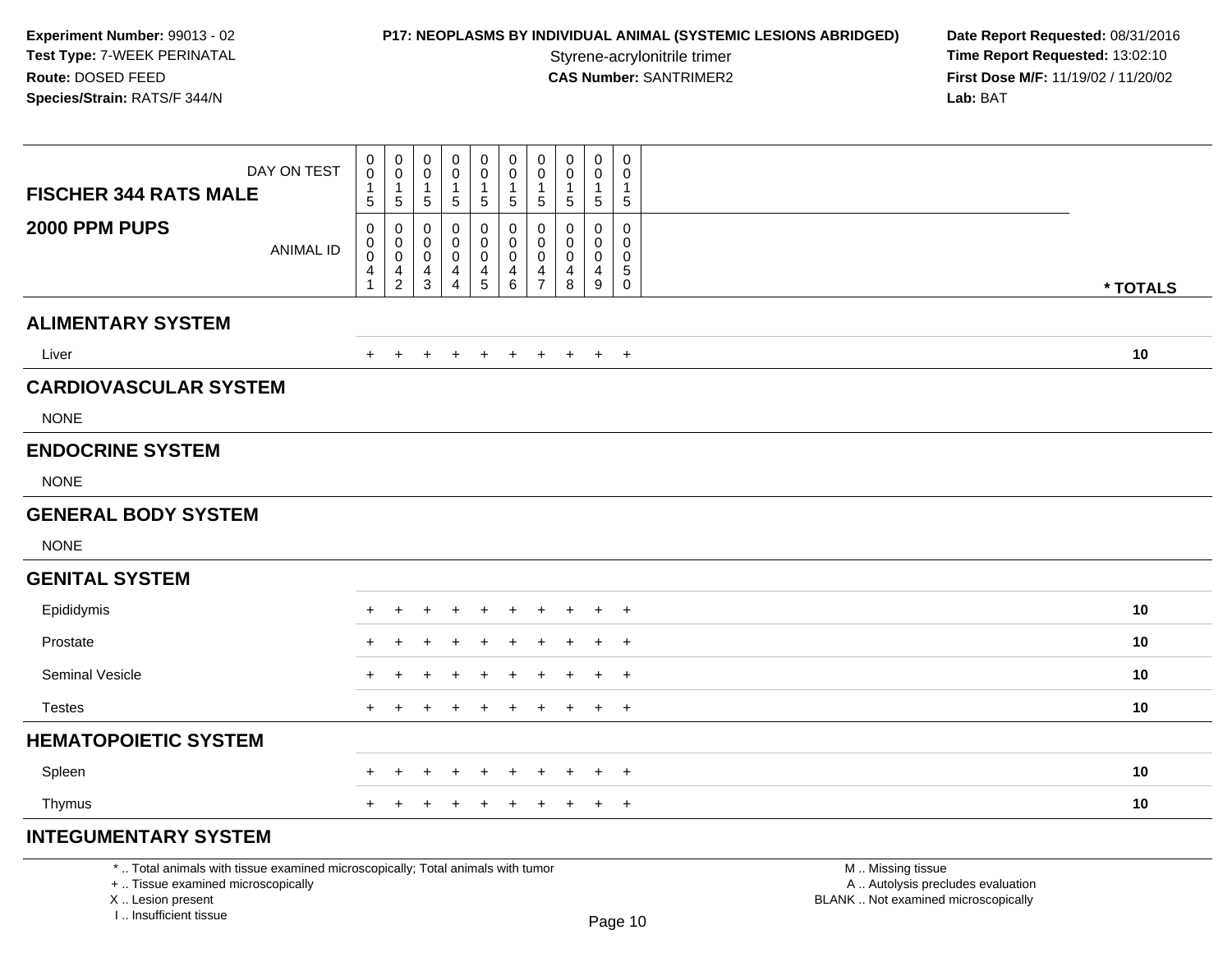## **P17: NEOPLASMS BY INDIVIDUAL ANIMAL (SYSTEMIC LESIONS ABRIDGED) Date Report Requested: 08/31/2016<br>Styrene-acrylonitrile trimer <b>Time Report Requested:** 13:02:10

**Time Report Requested: 13:02:10 CAS Number:** SANTRIMER2 **First Dose M/F:** 11/19/02 / 11/20/02 **Lab:** BAT

| <b>FISCHER 344 RATS MALE</b>  | DAY ON TEST      | $\pmb{0}$<br>$\pmb{0}$<br>$\mathbf 1$               | 0<br>$\pmb{0}$                                                  | $\pmb{0}$<br>$\pmb{0}$<br>$\mathbf 1$                         | 0<br>$\pmb{0}$                                             | $_{\rm 0}^{\rm 0}$<br>$\overline{1}$                                       | $\overline{0}$<br>$\boldsymbol{0}$<br>$\overline{1}$     | 0<br>0                             | $\pmb{0}$<br>0   | $\pmb{0}$<br>0                | 0<br>0<br>$\mathbf{1}$                             |          |
|-------------------------------|------------------|-----------------------------------------------------|-----------------------------------------------------------------|---------------------------------------------------------------|------------------------------------------------------------|----------------------------------------------------------------------------|----------------------------------------------------------|------------------------------------|------------------|-------------------------------|----------------------------------------------------|----------|
|                               |                  | 5                                                   | 5                                                               | 5                                                             | 5                                                          | $\sqrt{5}$                                                                 | 5                                                        | 5                                  | 5                | 5                             | $\sqrt{5}$                                         |          |
| 2000 PPM PUPS                 | <b>ANIMAL ID</b> | 0<br>0<br>$\pmb{0}$<br>$\overline{\mathbf{4}}$<br>1 | 0<br>$\pmb{0}$<br>$\pmb{0}$<br>$\overline{4}$<br>$\overline{2}$ | 0<br>$\pmb{0}$<br>$\pmb{0}$<br>$\overline{4}$<br>$\mathbf{3}$ | $\pmb{0}$<br>$\pmb{0}$<br>$\pmb{0}$<br>4<br>$\overline{4}$ | $\begin{smallmatrix} 0\\0 \end{smallmatrix}$<br>$\pmb{0}$<br>$\frac{4}{5}$ | 0<br>$\pmb{0}$<br>$\pmb{0}$<br>$\overline{4}$<br>$\,6\,$ | 0<br>0<br>0<br>4<br>$\overline{7}$ | 0<br>0<br>4<br>8 | 0<br>0<br>$\pmb{0}$<br>4<br>9 | $\mathbf 0$<br>0<br>0<br>$\sqrt{5}$<br>$\mathbf 0$ | * TOTALS |
| <b>NONE</b>                   |                  |                                                     |                                                                 |                                                               |                                                            |                                                                            |                                                          |                                    |                  |                               |                                                    |          |
| <b>MUSCULOSKELETAL SYSTEM</b> |                  |                                                     |                                                                 |                                                               |                                                            |                                                                            |                                                          |                                    |                  |                               |                                                    |          |
| <b>NONE</b>                   |                  |                                                     |                                                                 |                                                               |                                                            |                                                                            |                                                          |                                    |                  |                               |                                                    |          |
| <b>NERVOUS SYSTEM</b>         |                  |                                                     |                                                                 |                                                               |                                                            |                                                                            |                                                          |                                    |                  |                               |                                                    |          |
| <b>Brain</b>                  |                  |                                                     |                                                                 |                                                               | $\pm$                                                      | $\pm$                                                                      | $\pm$                                                    | $\pm$                              | $\pm$            | $+$                           | $+$                                                | 10       |
| <b>RESPIRATORY SYSTEM</b>     |                  |                                                     |                                                                 |                                                               |                                                            |                                                                            |                                                          |                                    |                  |                               |                                                    |          |
| <b>NONE</b>                   |                  |                                                     |                                                                 |                                                               |                                                            |                                                                            |                                                          |                                    |                  |                               |                                                    |          |
| <b>SPECIAL SENSES SYSTEM</b>  |                  |                                                     |                                                                 |                                                               |                                                            |                                                                            |                                                          |                                    |                  |                               |                                                    |          |
| <b>NONE</b>                   |                  |                                                     |                                                                 |                                                               |                                                            |                                                                            |                                                          |                                    |                  |                               |                                                    |          |
| <b>URINARY SYSTEM</b>         |                  |                                                     |                                                                 |                                                               |                                                            |                                                                            |                                                          |                                    |                  |                               |                                                    |          |
| Kidney                        |                  |                                                     |                                                                 |                                                               |                                                            |                                                                            |                                                          | $\div$                             | $\pm$            | $+$                           | $+$                                                | 10       |
| <b>SYSTEMIC LESIONS</b>       |                  |                                                     |                                                                 |                                                               |                                                            |                                                                            |                                                          |                                    |                  |                               |                                                    |          |
| Multiple Organ                |                  |                                                     |                                                                 |                                                               |                                                            |                                                                            |                                                          |                                    |                  | $+$                           | $+$                                                | 10       |

+ .. Tissue examined microscopically

X .. Lesion present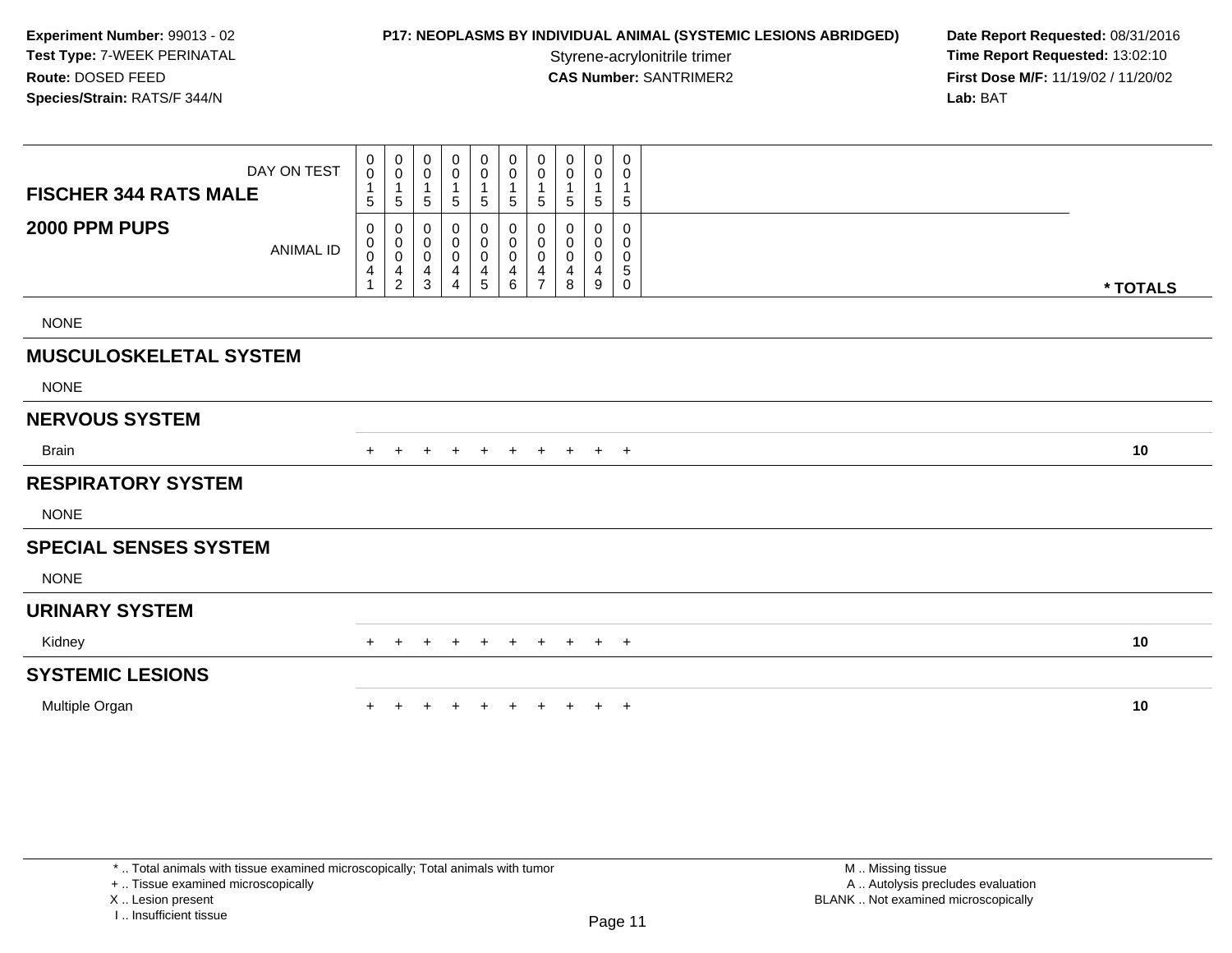## **P17: NEOPLASMS BY INDIVIDUAL ANIMAL (SYSTEMIC LESIONS ABRIDGED) Date Report Requested: 08/31/2016<br>Styrene-acrylonitrile trimer <b>Time Report Requested: 13:02:10**

**Time Report Requested: 13:02:10 CAS Number:** SANTRIMER2 **First Dose M/F:** 11/19/02 / 11/20/02 **Lab:** BAT

| DAY ON TEST<br><b>FISCHER 344 RATS MALE</b> | 0<br>$\mathsf{O}\xspace$<br>$\pmb{0}$<br>$\mathfrak{S}$ | $\begin{smallmatrix}0\0\0\end{smallmatrix}$<br>$\mathbf{1}$<br>$\overline{5}$ | 0<br>$\mathsf 0$<br>$\mathbf 1$<br>$\overline{5}$       | 0<br>0<br>$\mathbf 1$<br>$\sqrt{5}$          | $\begin{smallmatrix} 0\\0 \end{smallmatrix}$<br>$\mathbf{1}$<br>$\sqrt{5}$ | 0<br>$\mathbf 0$<br>$\mathbf{1}$<br>$\overline{5}$ | $\pmb{0}$<br>$\overline{0}$<br>$\mathbf{1}$<br>$\overline{5}$   | 0<br>0<br>1<br>5                       | $\mathbf 0$<br>$\pmb{0}$<br>$\mathbf{1}$<br>$\overline{5}$  | 0<br>$\mathbf 0$<br>$\mathbf{1}$<br>$\sqrt{5}$              |          |
|---------------------------------------------|---------------------------------------------------------|-------------------------------------------------------------------------------|---------------------------------------------------------|----------------------------------------------|----------------------------------------------------------------------------|----------------------------------------------------|-----------------------------------------------------------------|----------------------------------------|-------------------------------------------------------------|-------------------------------------------------------------|----------|
| 4000 PPM PUPS<br><b>ANIMAL ID</b>           | 0<br>0<br>$\pmb{0}$<br>$\overline{5}$<br>$\mathbf{1}$   | 0<br>$\mathbf 0$<br>$\mathbf 0$<br>$\frac{5}{2}$                              | 0<br>0<br>$\pmb{0}$<br>$\overline{5}$<br>$\mathfrak{S}$ | 0<br>0<br>0<br>$\,$ 5 $\,$<br>$\overline{4}$ | 0<br>0<br>$\pmb{0}$<br>$\overline{5}$                                      | 0<br>0<br>0<br>$\sqrt{5}$<br>$\,6\,$               | 0<br>$\mathbf 0$<br>$\mathbf 0$<br>$\sqrt{5}$<br>$\overline{7}$ | 0<br>$\Omega$<br>0<br>$\mathbf 5$<br>8 | 0<br>$\mathbf 0$<br>0<br>$\overline{5}$<br>$\boldsymbol{9}$ | $\mathbf 0$<br>$\Omega$<br>$\mathbf{0}$<br>6<br>$\mathbf 0$ | * TOTALS |
| <b>ALIMENTARY SYSTEM</b>                    |                                                         |                                                                               |                                                         |                                              |                                                                            |                                                    |                                                                 |                                        |                                                             |                                                             |          |
| Liver                                       | $\ddot{}$                                               | $+$                                                                           | $+$                                                     | $+$                                          | $+$                                                                        | $+$                                                | $+$                                                             | $\ddot{}$                              |                                                             | $+$ $+$                                                     | 10       |
| <b>CARDIOVASCULAR SYSTEM</b>                |                                                         |                                                                               |                                                         |                                              |                                                                            |                                                    |                                                                 |                                        |                                                             |                                                             |          |
| <b>NONE</b>                                 |                                                         |                                                                               |                                                         |                                              |                                                                            |                                                    |                                                                 |                                        |                                                             |                                                             |          |
| <b>ENDOCRINE SYSTEM</b>                     |                                                         |                                                                               |                                                         |                                              |                                                                            |                                                    |                                                                 |                                        |                                                             |                                                             |          |
| <b>NONE</b>                                 |                                                         |                                                                               |                                                         |                                              |                                                                            |                                                    |                                                                 |                                        |                                                             |                                                             |          |
| <b>GENERAL BODY SYSTEM</b>                  |                                                         |                                                                               |                                                         |                                              |                                                                            |                                                    |                                                                 |                                        |                                                             |                                                             |          |
| <b>NONE</b>                                 |                                                         |                                                                               |                                                         |                                              |                                                                            |                                                    |                                                                 |                                        |                                                             |                                                             |          |
| <b>GENITAL SYSTEM</b>                       |                                                         |                                                                               |                                                         |                                              |                                                                            |                                                    |                                                                 |                                        |                                                             |                                                             |          |
| Epididymis                                  | ÷                                                       |                                                                               |                                                         |                                              |                                                                            | ÷                                                  |                                                                 |                                        |                                                             | $^{+}$                                                      | 10       |
| Prostate                                    |                                                         |                                                                               |                                                         |                                              |                                                                            |                                                    |                                                                 |                                        |                                                             | $+$                                                         | 10       |
| Seminal Vesicle                             | $\div$                                                  |                                                                               | ÷                                                       |                                              |                                                                            | $\ddot{}$                                          | $\pm$                                                           | $\pm$                                  | $+$                                                         | $+$                                                         | 10       |
| <b>Testes</b>                               | $+$                                                     |                                                                               | $\div$                                                  | ÷                                            |                                                                            | $\ddot{}$                                          | $\ddot{}$                                                       | $\ddot{}$                              | $+$                                                         | $+$                                                         | 10       |
| <b>HEMATOPOIETIC SYSTEM</b>                 |                                                         |                                                                               |                                                         |                                              |                                                                            |                                                    |                                                                 |                                        |                                                             |                                                             |          |
| Spleen                                      | $\div$                                                  | $\ddot{}$                                                                     | $\ddot{}$                                               | $\pm$                                        | $\overline{+}$                                                             | $+$                                                | $+$                                                             | $\pm$                                  | $+$                                                         | $+$                                                         | 10       |
| Thymus                                      | $+$                                                     |                                                                               | ÷                                                       | ٠                                            | +                                                                          | $\ddot{}$                                          | $\ddot{}$                                                       | $\ddot{}$                              | $+$                                                         | $+$                                                         | 10       |
| <b>INTEGUMENTARY SYSTEM</b>                 |                                                         |                                                                               |                                                         |                                              |                                                                            |                                                    |                                                                 |                                        |                                                             |                                                             |          |

\* .. Total animals with tissue examined microscopically; Total animals with tumor

+ .. Tissue examined microscopically

X .. Lesion present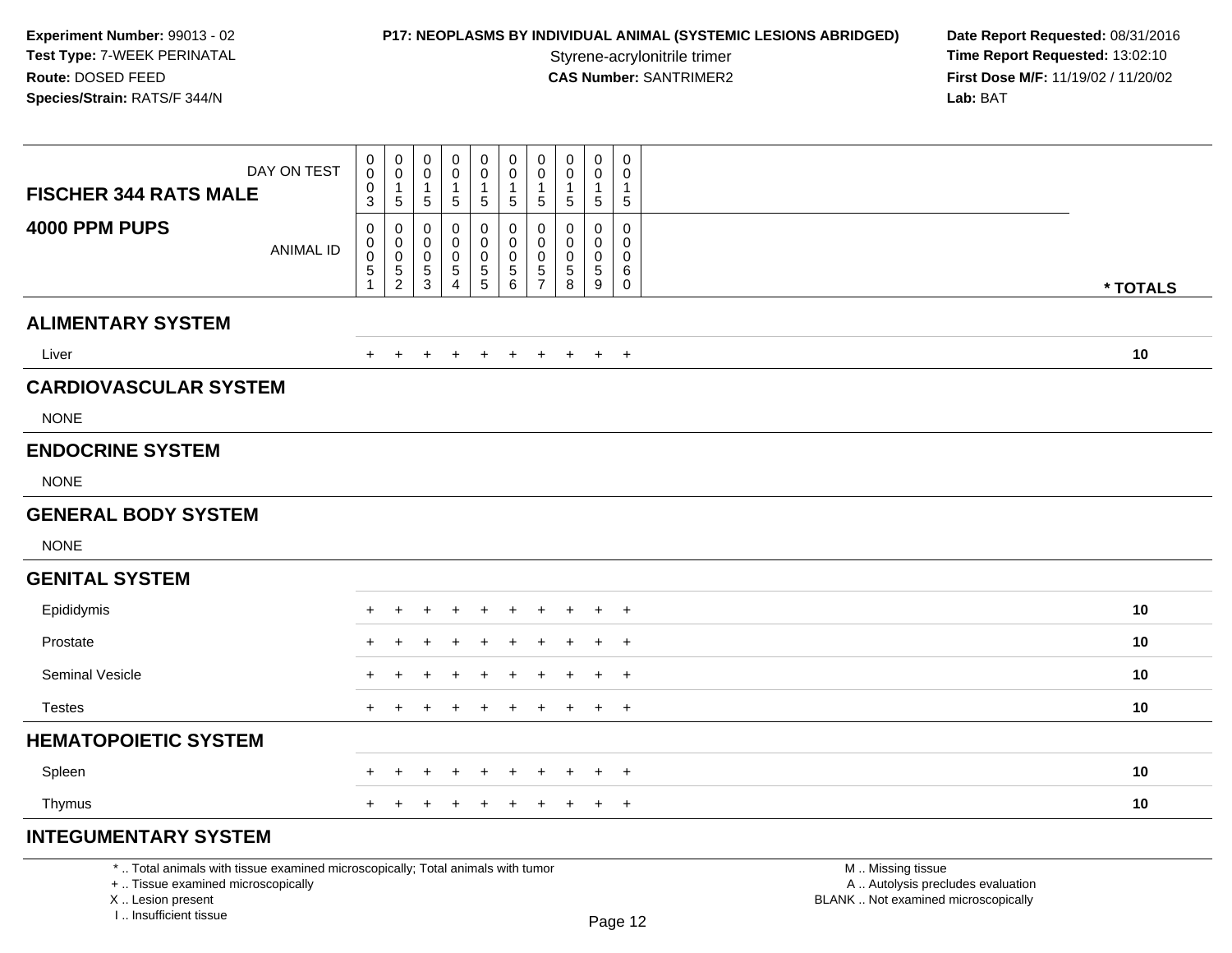### **P17: NEOPLASMS BY INDIVIDUAL ANIMAL (SYSTEMIC LESIONS ABRIDGED) Date Report Requested: 08/31/2016<br>Styrene-acrylonitrile trimer <b>Time Report Requested: 13:02:10**

**Time Report Requested: 13:02:10 CAS Number:** SANTRIMER2 **First Dose M/F:** 11/19/02 / 11/20/02 **Lab:** BAT

| <b>FISCHER 344 RATS MALE</b>  | DAY ON TEST      | $\mathbf 0$<br>$\boldsymbol{0}$<br>$\boldsymbol{0}$<br>$\ensuremath{\mathsf{3}}$ | $\pmb{0}$<br>$\pmb{0}$<br>$\mathbf 1$<br>$\sqrt{5}$                      | 0<br>$\mathbf 0$<br>$\overline{1}$<br>$\sqrt{5}$                 | $\pmb{0}$<br>$\pmb{0}$<br>$\mathbf{1}$<br>$\sqrt{5}$        | 0<br>$\mathsf{O}\xspace$<br>5          | $\pmb{0}$<br>$\pmb{0}$<br>$\mathbf 1$<br>$\,$ 5 $\,$    | 0<br>$\mathbf 0$<br>$\mathbf{1}$<br>5                  | 0<br>0<br>5           | $\boldsymbol{0}$<br>0<br>1<br>$\sqrt{5}$      | 0<br>0<br>1<br>$\,$ 5 $\,$ |          |
|-------------------------------|------------------|----------------------------------------------------------------------------------|--------------------------------------------------------------------------|------------------------------------------------------------------|-------------------------------------------------------------|----------------------------------------|---------------------------------------------------------|--------------------------------------------------------|-----------------------|-----------------------------------------------|----------------------------|----------|
| 4000 PPM PUPS                 | <b>ANIMAL ID</b> | 0<br>0<br>$\begin{smallmatrix}0\0\5\end{smallmatrix}$<br>$\overline{1}$          | $\pmb{0}$<br>$\begin{matrix} 0 \\ 0 \\ 5 \end{matrix}$<br>$\overline{c}$ | 0<br>$\boldsymbol{0}$<br>$\pmb{0}$<br>$\sqrt{5}$<br>$\mathbf{3}$ | 0<br>$\pmb{0}$<br>$\pmb{0}$<br>$\sqrt{5}$<br>$\overline{4}$ | 0<br>$\mathbf 0$<br>0<br>$\frac{5}{5}$ | $\pmb{0}$<br>$\pmb{0}$<br>$\pmb{0}$<br>$\overline{5}$ 6 | 0<br>0<br>$\mathbf 0$<br>$\,$ 5 $\,$<br>$\overline{7}$ | 0<br>0<br>0<br>5<br>8 | 0<br>0<br>$\boldsymbol{0}$<br>$\sqrt{5}$<br>9 | 0<br>0<br>0<br>6<br>0      | * TOTALS |
| <b>NONE</b>                   |                  |                                                                                  |                                                                          |                                                                  |                                                             |                                        |                                                         |                                                        |                       |                                               |                            |          |
| <b>MUSCULOSKELETAL SYSTEM</b> |                  |                                                                                  |                                                                          |                                                                  |                                                             |                                        |                                                         |                                                        |                       |                                               |                            |          |
| <b>Skeletal Muscle</b>        |                  | $+$                                                                              | $\ddot{}$                                                                | ٠                                                                | $\ddot{}$                                                   | $\overline{+}$                         | $\ddot{}$                                               | $+$                                                    | $+$                   |                                               | $+$ $+$                    | 10       |
| <b>NERVOUS SYSTEM</b>         |                  |                                                                                  |                                                                          |                                                                  |                                                             |                                        |                                                         |                                                        |                       |                                               |                            |          |
| <b>Brain</b>                  |                  | $+$                                                                              | $\ddot{}$                                                                |                                                                  | $\ddot{}$                                                   | $\ddot{}$                              | $\ddot{}$                                               | $+$                                                    | $\ddot{}$             | $+$                                           | $+$                        | 10       |
| <b>RESPIRATORY SYSTEM</b>     |                  |                                                                                  |                                                                          |                                                                  |                                                             |                                        |                                                         |                                                        |                       |                                               |                            |          |
| <b>NONE</b>                   |                  |                                                                                  |                                                                          |                                                                  |                                                             |                                        |                                                         |                                                        |                       |                                               |                            |          |
| <b>SPECIAL SENSES SYSTEM</b>  |                  |                                                                                  |                                                                          |                                                                  |                                                             |                                        |                                                         |                                                        |                       |                                               |                            |          |
| <b>NONE</b>                   |                  |                                                                                  |                                                                          |                                                                  |                                                             |                                        |                                                         |                                                        |                       |                                               |                            |          |
| <b>URINARY SYSTEM</b>         |                  |                                                                                  |                                                                          |                                                                  |                                                             |                                        |                                                         |                                                        |                       |                                               |                            |          |
| Kidney                        |                  |                                                                                  |                                                                          |                                                                  |                                                             |                                        |                                                         | $\pm$                                                  |                       |                                               | $+$                        | 10       |
| <b>SYSTEMIC LESIONS</b>       |                  |                                                                                  |                                                                          |                                                                  |                                                             |                                        |                                                         |                                                        |                       |                                               |                            |          |
| Multiple Organ                |                  | $\pm$                                                                            |                                                                          |                                                                  |                                                             |                                        |                                                         |                                                        |                       | $\ddot{}$                                     | $+$                        | 10       |

\*\*\* END OF MALE DATA \*\*\*

\* .. Total animals with tissue examined microscopically; Total animals with tumor

+ .. Tissue examined microscopically

X .. Lesion present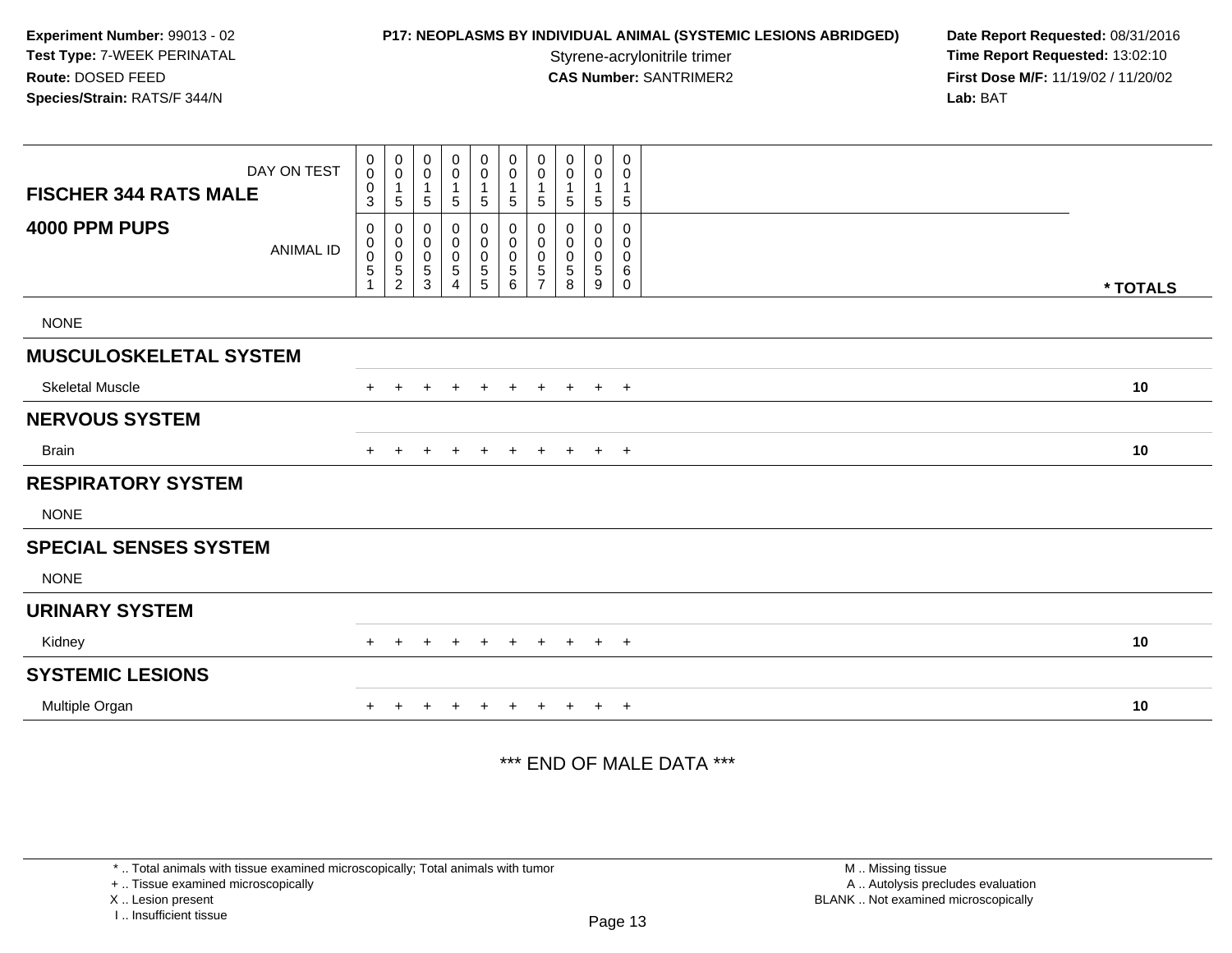### **P17: NEOPLASMS BY INDIVIDUAL ANIMAL (SYSTEMIC LESIONS ABRIDGED) Date Report Requested: 08/31/2016<br>Styrene-acrylonitrile trimer <b>Time Report Requested: 13:02:10**

**Time Report Requested: 13:02:10 CAS Number:** SANTRIMER2 **First Dose M/F:** 11/19/02 / 11/20/02 **Lab:** BAT

| DAY ON TEST<br><b>FISCHER 344 RATS FEMALE</b> | 0<br>$\mathbf 0$<br>$\mathbf{1}$<br>$\sqrt{5}$                          | $\mathbf 0$<br>$\mathbf 0$<br>$\overline{1}$<br>$\sqrt{5}$      | 0<br>0<br>$\overline{1}$<br>5                                          | 0<br>0<br>$\mathbf{1}$<br>5                     | $\mathbf 0$<br>$\mathsf{O}\xspace$<br>$\mathbf{1}$<br>5 | $\mathbf 0$<br>$\mathbf 0$<br>$\mathbf{1}$<br>$\sqrt{5}$ | $\pmb{0}$<br>$\pmb{0}$<br>$\mathbf{1}$<br>$\sqrt{5}$             | $\mathbf 0$<br>$\mathbf 0$<br>$\overline{1}$<br>$\sqrt{5}$ | $\mathbf 0$<br>0<br>$\mathbf{1}$<br>$\sqrt{5}$ | 0<br>0<br>1<br>5                   |          |
|-----------------------------------------------|-------------------------------------------------------------------------|-----------------------------------------------------------------|------------------------------------------------------------------------|-------------------------------------------------|---------------------------------------------------------|----------------------------------------------------------|------------------------------------------------------------------|------------------------------------------------------------|------------------------------------------------|------------------------------------|----------|
| 0 PPM PUPS<br><b>ANIMAL ID</b>                | $\mathbf 0$<br>$\pmb{0}$<br>$\ddot{\mathbf{0}}$<br>$6\overline{6}$<br>1 | $\mathbf 0$<br>$\boldsymbol{0}$<br>$\mathsf 0$<br>$\frac{6}{2}$ | $\mathbf 0$<br>$\mathbf 0$<br>$\boldsymbol{0}$<br>$6\phantom{1}6$<br>3 | $\mathbf 0$<br>$\pmb{0}$<br>$\pmb{0}$<br>6<br>4 | 0<br>$\boldsymbol{0}$<br>0<br>$\frac{6}{5}$             | $\pmb{0}$<br>$\pmb{0}$<br>$\pmb{0}$<br>$\frac{6}{6}$     | $\mathbf 0$<br>$\pmb{0}$<br>$\pmb{0}$<br>$\,6$<br>$\overline{7}$ | 0<br>0<br>0<br>6<br>8                                      | $\mathbf 0$<br>0<br>$\pmb{0}$<br>$\,6\,$<br>9  | 0<br>0<br>0<br>$\overline{7}$<br>0 | * TOTALS |
| <b>ALIMENTARY SYSTEM</b>                      |                                                                         |                                                                 |                                                                        |                                                 |                                                         |                                                          |                                                                  |                                                            |                                                |                                    |          |
| Liver                                         | $+$                                                                     | $+$                                                             | $\ddot{}$                                                              | $\ddot{}$                                       | $+$                                                     | $+$                                                      | $+$                                                              | $+$                                                        | $+$ $+$                                        |                                    | 10       |
| <b>CARDIOVASCULAR SYSTEM</b>                  |                                                                         |                                                                 |                                                                        |                                                 |                                                         |                                                          |                                                                  |                                                            |                                                |                                    |          |
| <b>NONE</b>                                   |                                                                         |                                                                 |                                                                        |                                                 |                                                         |                                                          |                                                                  |                                                            |                                                |                                    |          |
| <b>ENDOCRINE SYSTEM</b>                       |                                                                         |                                                                 |                                                                        |                                                 |                                                         |                                                          |                                                                  |                                                            |                                                |                                    |          |
| <b>NONE</b>                                   |                                                                         |                                                                 |                                                                        |                                                 |                                                         |                                                          |                                                                  |                                                            |                                                |                                    |          |
| <b>GENERAL BODY SYSTEM</b>                    |                                                                         |                                                                 |                                                                        |                                                 |                                                         |                                                          |                                                                  |                                                            |                                                |                                    |          |
| <b>NONE</b>                                   |                                                                         |                                                                 |                                                                        |                                                 |                                                         |                                                          |                                                                  |                                                            |                                                |                                    |          |
| <b>GENITAL SYSTEM</b>                         |                                                                         |                                                                 |                                                                        |                                                 |                                                         |                                                          |                                                                  |                                                            |                                                |                                    |          |
| Ovary                                         | $\ddot{}$                                                               | $\pm$                                                           |                                                                        |                                                 | $\div$                                                  | $\ddot{}$                                                | $\ddot{}$                                                        | $+$                                                        | $\pm$                                          | $+$                                | 10       |
| <b>Uterus</b>                                 | ٠.                                                                      |                                                                 |                                                                        |                                                 |                                                         |                                                          |                                                                  |                                                            | $\div$                                         | $\overline{+}$                     | 10       |
| Vagina                                        | $+$                                                                     | $\div$                                                          |                                                                        |                                                 |                                                         | $\ddot{}$                                                | $\ddot{}$                                                        |                                                            | $\ddot{}$                                      | $+$                                | 10       |
| <b>HEMATOPOIETIC SYSTEM</b>                   |                                                                         |                                                                 |                                                                        |                                                 |                                                         |                                                          |                                                                  |                                                            |                                                |                                    |          |
| Spleen                                        | $+$                                                                     | $\ddot{}$                                                       | $\ddot{}$                                                              | $\ddot{}$                                       | $\ddot{}$                                               | $+$                                                      | $\ddot{}$                                                        | $\ddot{}$                                                  | $\ddot{}$                                      | $+$                                | 10       |
| Thymus                                        | $+$                                                                     | $\div$                                                          |                                                                        | ÷                                               | $\pm$                                                   | $+$                                                      | $\pm$                                                            | $+$                                                        | $+$                                            | $+$                                | 10       |
| <b>INTEGUMENTARY SYSTEM</b>                   |                                                                         |                                                                 |                                                                        |                                                 |                                                         |                                                          |                                                                  |                                                            |                                                |                                    |          |

### NONE

\* .. Total animals with tissue examined microscopically; Total animals with tumor

+ .. Tissue examined microscopically

X .. Lesion present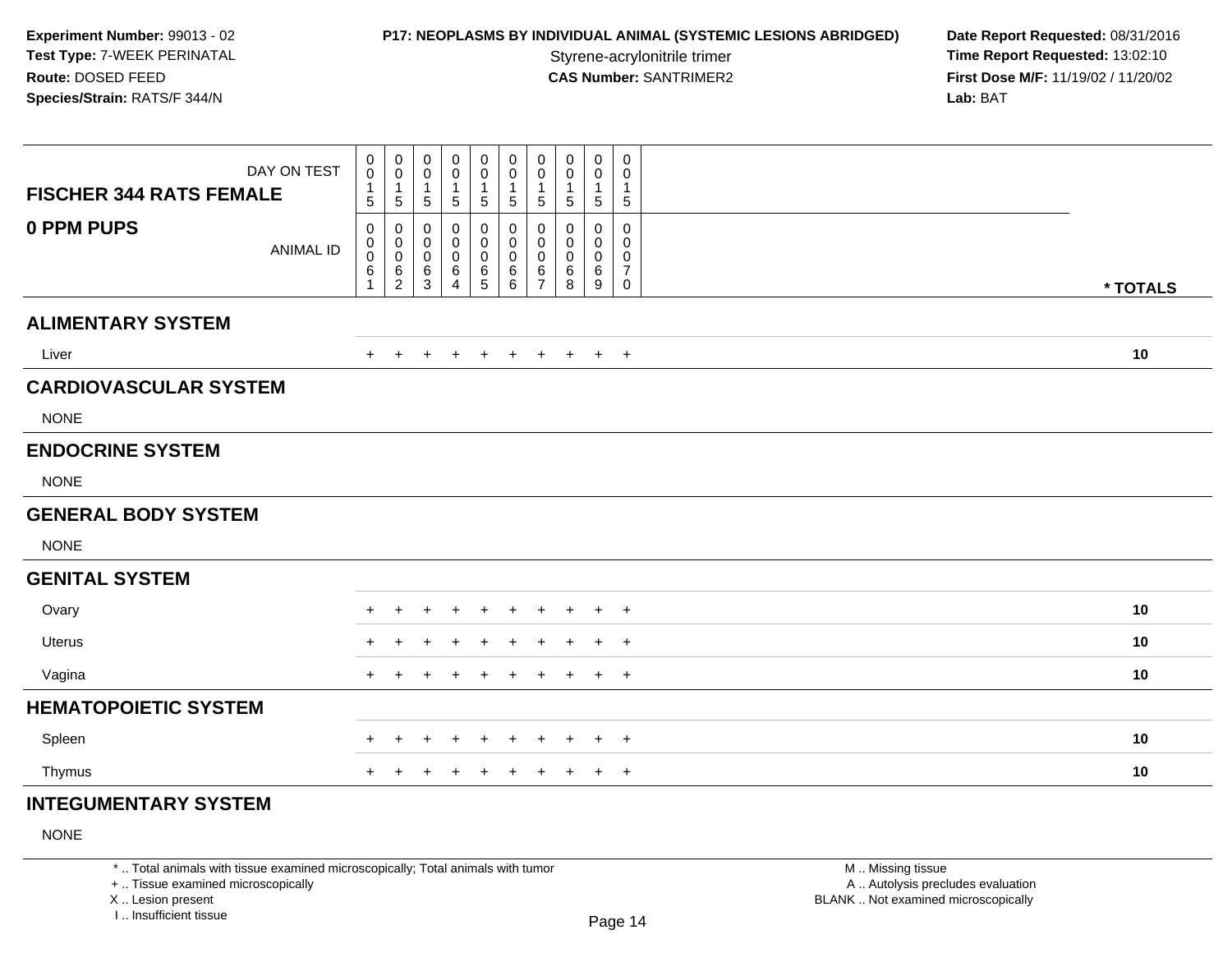**P17: NEOPLASMS BY INDIVIDUAL ANIMAL (SYSTEMIC LESIONS ABRIDGED) Date Report Requested: 08/31/2016<br>Styrene-acrylonitrile trimer <b>Time Report Requested: 13:02:10 Time Report Requested: 13:02:10 CAS Number:** SANTRIMER2 **First Dose M/F:** 11/19/02 / 11/20/02 **Lab:** BAT

| DAY ON TEST<br><b>FISCHER 344 RATS FEMALE</b> | $\boldsymbol{0}$<br>$\mathbf 0$<br>$\mathbf{1}$<br>$5\phantom{.0}$ | 0<br>$\mathbf 0$<br>$\mathbf{1}$<br>5                  | 0<br>$\mathbf 0$<br>5         | $\mathbf 0$<br>$\pmb{0}$<br>$\mathbf{1}$<br>5 | 0<br>0<br>$\mathbf{1}$<br>5 | $\pmb{0}$<br>$\pmb{0}$<br>$\mathbf{1}$<br>$\overline{5}$ | 0<br>0<br>5              | 0<br>0<br>5           | 0<br>$\pmb{0}$<br>5           | 0<br>$\mathbf 0$<br>$\mathbf 1$<br>5                   |          |
|-----------------------------------------------|--------------------------------------------------------------------|--------------------------------------------------------|-------------------------------|-----------------------------------------------|-----------------------------|----------------------------------------------------------|--------------------------|-----------------------|-------------------------------|--------------------------------------------------------|----------|
| 0 PPM PUPS<br><b>ANIMAL ID</b>                | 0<br>$\pmb{0}$<br>$\pmb{0}$<br>6<br>$\blacktriangleleft$           | 0<br>$\mathbf 0$<br>$\mathbf 0$<br>6<br>$\overline{c}$ | 0<br>0<br>$\pmb{0}$<br>6<br>3 | 0<br>$\pmb{0}$<br>$\pmb{0}$<br>$\,6\,$<br>4   | 0<br>0<br>0<br>6<br>5       | 0<br>$\pmb{0}$<br>$\pmb{0}$<br>$\,6$<br>6                | 0<br>0<br>$\pmb{0}$<br>6 | 0<br>0<br>0<br>6<br>8 | 0<br>0<br>$\pmb{0}$<br>6<br>9 | $\mathbf 0$<br>0<br>0<br>$\overline{7}$<br>$\mathbf 0$ | * TOTALS |
| <b>MUSCULOSKELETAL SYSTEM</b>                 |                                                                    |                                                        |                               |                                               |                             |                                                          |                          |                       |                               |                                                        |          |
| <b>Skeletal Muscle</b>                        |                                                                    |                                                        |                               |                                               | $\ddot{}$                   | $\ddot{}$                                                | $\ddot{}$                | $+$                   | $+$                           | $+$                                                    | 10       |
| <b>NERVOUS SYSTEM</b>                         |                                                                    |                                                        |                               |                                               |                             |                                                          |                          |                       |                               |                                                        |          |
| <b>Brain</b>                                  | $+$                                                                | $\pm$                                                  | ÷.                            | $\overline{ }$                                | $+$                         | $+$                                                      | $+$                      | $+$                   | $+$ $+$                       |                                                        | 10       |
| <b>RESPIRATORY SYSTEM</b>                     |                                                                    |                                                        |                               |                                               |                             |                                                          |                          |                       |                               |                                                        |          |
| <b>NONE</b>                                   |                                                                    |                                                        |                               |                                               |                             |                                                          |                          |                       |                               |                                                        |          |
| <b>SPECIAL SENSES SYSTEM</b>                  |                                                                    |                                                        |                               |                                               |                             |                                                          |                          |                       |                               |                                                        |          |
| <b>NONE</b>                                   |                                                                    |                                                        |                               |                                               |                             |                                                          |                          |                       |                               |                                                        |          |
| <b>URINARY SYSTEM</b>                         |                                                                    |                                                        |                               |                                               |                             |                                                          |                          |                       |                               |                                                        |          |
| Kidney                                        | $+$                                                                | $\pm$                                                  | $\pm$                         | $\pm$                                         | $+$                         | $+$                                                      | $+$                      | $+$                   | $+$                           | $+$                                                    | 10       |
| <b>SYSTEMIC LESIONS</b>                       |                                                                    |                                                        |                               |                                               |                             |                                                          |                          |                       |                               |                                                        |          |
| Multiple Organ                                |                                                                    |                                                        |                               |                                               |                             |                                                          |                          |                       | $+$                           | $+$                                                    | 10       |

+ .. Tissue examined microscopically

X .. Lesion present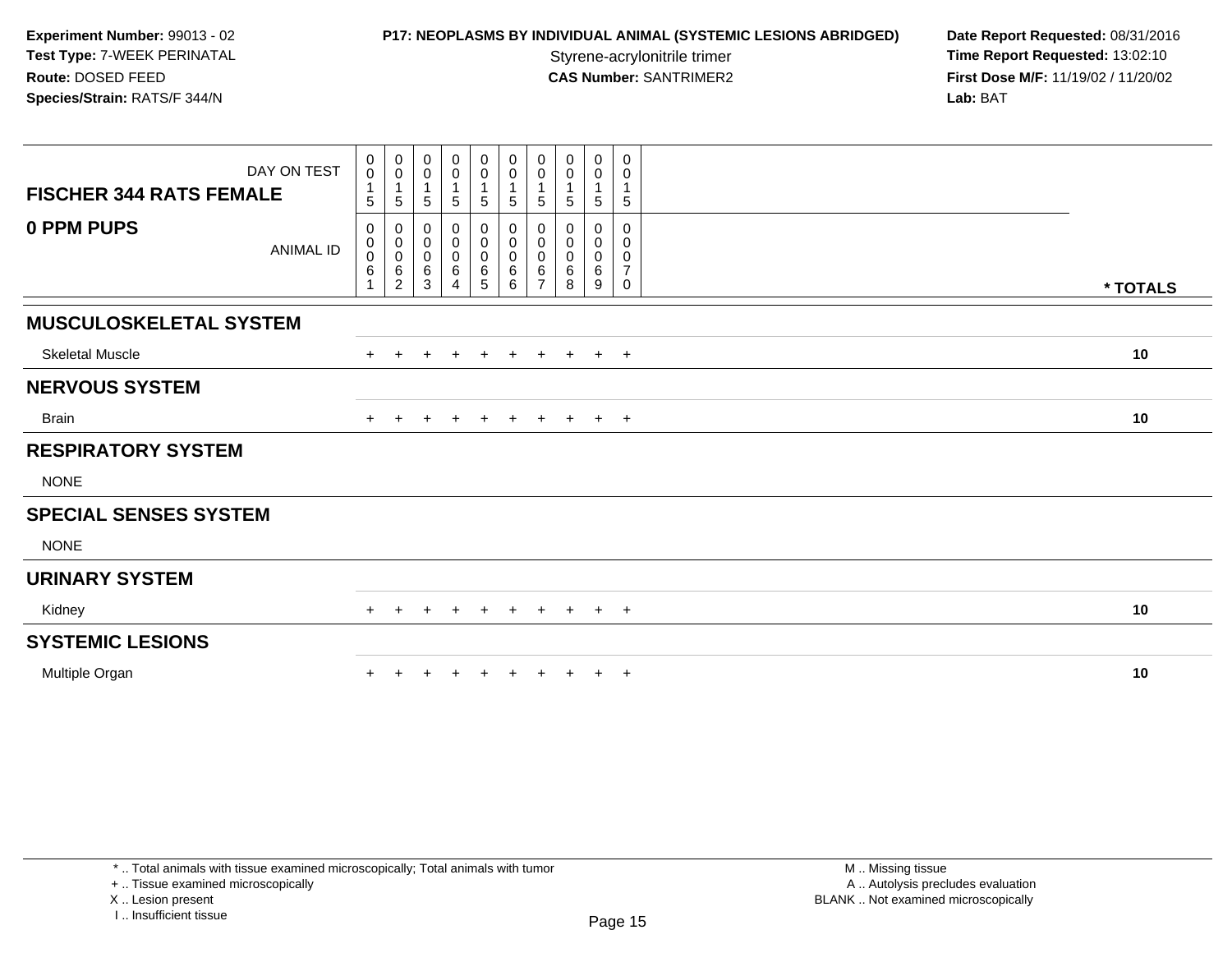# **P17: NEOPLASMS BY INDIVIDUAL ANIMAL (SYSTEMIC LESIONS ABRIDGED) Date Report Requested: 08/31/2016<br>Styrene-acrylonitrile trimer <b>Time Report Requested: 13:02:10**

Styrene-acrylonitrile trimer<br> **CAS Number:** SANTRIMER2<br> **CAS Number:** SANTRIMER2<br> **Time Report Requested:** 13:02:10 **First Dose M/F:** 11/19/02 / 11/20/02 Lab: BAT **Lab:** BAT

| <b>FISCHER 344 RATS FEMALE</b><br>250 PPM PUPS                                                                        | DAY ON TEST<br><b>ANIMAL ID</b> | 0<br>$\mathbf 0$<br>$\mathbf{1}$<br>$5\phantom{.0}$<br>$\Omega$<br>$\mathbf 0$<br>0<br>$\boldsymbol{7}$ | $\pmb{0}$<br>$\mathbf 0$<br>$\mathbf{1}$<br>$\sqrt{5}$<br>0<br>$\mathbf 0$<br>$\pmb{0}$<br>$\frac{7}{2}$ | 0<br>$\mathbf 0$<br>$\mathbf{1}$<br>5<br>0<br>0<br>$\mathbf 0$<br>$\frac{7}{3}$ | 0<br>0<br>$\mathbf 1$<br>$5\phantom{.0}$<br>0<br>0<br>0<br>$\overline{7}$ | $\mathbf 0$<br>0<br>-1<br>$\sqrt{5}$<br>$\Omega$<br>0<br>0<br>$7\over 5$ | $\pmb{0}$<br>0<br>1<br>$5\phantom{.0}$<br>0<br>0<br>$\pmb{0}$<br>$\boldsymbol{7}$ | $\mathbf 0$<br>0<br>$\mathbf{1}$<br>$5\phantom{.0}$<br>0<br>$\mathbf 0$<br>0<br>$\overline{7}$ | $\pmb{0}$<br>$\mathbf 0$<br>$\mathbf{1}$<br>$\overline{5}$<br>0<br>$\mathbf 0$<br>0<br>$\overline{7}$ | $\mathbf 0$<br>0<br>$\overline{1}$<br>$\sqrt{5}$<br>$\Omega$<br>$\Omega$<br>0<br>$\overline{7}$ | $\mathbf 0$<br>$\mathbf{0}$<br>$\mathbf{1}$<br>$\sqrt{5}$<br>$\Omega$<br>$\mathbf 0$<br>0<br>8 |                                                        |          |
|-----------------------------------------------------------------------------------------------------------------------|---------------------------------|---------------------------------------------------------------------------------------------------------|----------------------------------------------------------------------------------------------------------|---------------------------------------------------------------------------------|---------------------------------------------------------------------------|--------------------------------------------------------------------------|-----------------------------------------------------------------------------------|------------------------------------------------------------------------------------------------|-------------------------------------------------------------------------------------------------------|-------------------------------------------------------------------------------------------------|------------------------------------------------------------------------------------------------|--------------------------------------------------------|----------|
|                                                                                                                       |                                 | $\mathbf{1}$                                                                                            |                                                                                                          |                                                                                 | $\overline{4}$                                                            |                                                                          | 6                                                                                 | $\overline{7}$                                                                                 | 8                                                                                                     | 9                                                                                               | $\mathbf 0$                                                                                    |                                                        | * TOTALS |
| <b>ALIMENTARY SYSTEM</b>                                                                                              |                                 |                                                                                                         |                                                                                                          |                                                                                 |                                                                           |                                                                          |                                                                                   |                                                                                                |                                                                                                       |                                                                                                 |                                                                                                |                                                        |          |
| <b>NONE</b>                                                                                                           |                                 |                                                                                                         |                                                                                                          |                                                                                 |                                                                           |                                                                          |                                                                                   |                                                                                                |                                                                                                       |                                                                                                 |                                                                                                |                                                        |          |
| <b>CARDIOVASCULAR SYSTEM</b>                                                                                          |                                 |                                                                                                         |                                                                                                          |                                                                                 |                                                                           |                                                                          |                                                                                   |                                                                                                |                                                                                                       |                                                                                                 |                                                                                                |                                                        |          |
| <b>NONE</b>                                                                                                           |                                 |                                                                                                         |                                                                                                          |                                                                                 |                                                                           |                                                                          |                                                                                   |                                                                                                |                                                                                                       |                                                                                                 |                                                                                                |                                                        |          |
| <b>ENDOCRINE SYSTEM</b>                                                                                               |                                 |                                                                                                         |                                                                                                          |                                                                                 |                                                                           |                                                                          |                                                                                   |                                                                                                |                                                                                                       |                                                                                                 |                                                                                                |                                                        |          |
| <b>NONE</b>                                                                                                           |                                 |                                                                                                         |                                                                                                          |                                                                                 |                                                                           |                                                                          |                                                                                   |                                                                                                |                                                                                                       |                                                                                                 |                                                                                                |                                                        |          |
| <b>GENERAL BODY SYSTEM</b>                                                                                            |                                 |                                                                                                         |                                                                                                          |                                                                                 |                                                                           |                                                                          |                                                                                   |                                                                                                |                                                                                                       |                                                                                                 |                                                                                                |                                                        |          |
| <b>NONE</b>                                                                                                           |                                 |                                                                                                         |                                                                                                          |                                                                                 |                                                                           |                                                                          |                                                                                   |                                                                                                |                                                                                                       |                                                                                                 |                                                                                                |                                                        |          |
| <b>GENITAL SYSTEM</b>                                                                                                 |                                 |                                                                                                         |                                                                                                          |                                                                                 |                                                                           |                                                                          |                                                                                   |                                                                                                |                                                                                                       |                                                                                                 |                                                                                                |                                                        |          |
| Ovary                                                                                                                 |                                 |                                                                                                         | $+$                                                                                                      |                                                                                 | $\ddot{}$                                                                 | $+$                                                                      | $+$                                                                               | $+$                                                                                            | $+$                                                                                                   |                                                                                                 | $+$ $+$                                                                                        |                                                        | 10       |
| Vagina                                                                                                                |                                 |                                                                                                         |                                                                                                          |                                                                                 |                                                                           |                                                                          | $\overline{+}$                                                                    | $+$                                                                                            | $+$                                                                                                   |                                                                                                 | $+$ $+$                                                                                        |                                                        | 10       |
| <b>HEMATOPOIETIC SYSTEM</b>                                                                                           |                                 |                                                                                                         |                                                                                                          |                                                                                 |                                                                           |                                                                          |                                                                                   |                                                                                                |                                                                                                       |                                                                                                 |                                                                                                |                                                        |          |
| <b>NONE</b>                                                                                                           |                                 |                                                                                                         |                                                                                                          |                                                                                 |                                                                           |                                                                          |                                                                                   |                                                                                                |                                                                                                       |                                                                                                 |                                                                                                |                                                        |          |
| <b>INTEGUMENTARY SYSTEM</b>                                                                                           |                                 |                                                                                                         |                                                                                                          |                                                                                 |                                                                           |                                                                          |                                                                                   |                                                                                                |                                                                                                       |                                                                                                 |                                                                                                |                                                        |          |
| <b>NONE</b>                                                                                                           |                                 |                                                                                                         |                                                                                                          |                                                                                 |                                                                           |                                                                          |                                                                                   |                                                                                                |                                                                                                       |                                                                                                 |                                                                                                |                                                        |          |
| <b>MUSCULOSKELETAL SYSTEM</b>                                                                                         |                                 |                                                                                                         |                                                                                                          |                                                                                 |                                                                           |                                                                          |                                                                                   |                                                                                                |                                                                                                       |                                                                                                 |                                                                                                |                                                        |          |
| <b>NONE</b>                                                                                                           |                                 |                                                                                                         |                                                                                                          |                                                                                 |                                                                           |                                                                          |                                                                                   |                                                                                                |                                                                                                       |                                                                                                 |                                                                                                |                                                        |          |
| *  Total animals with tissue examined microscopically; Total animals with tumor<br>+  Tissue examined microscopically |                                 |                                                                                                         |                                                                                                          |                                                                                 |                                                                           |                                                                          |                                                                                   |                                                                                                |                                                                                                       |                                                                                                 |                                                                                                | M  Missing tissue<br>A  Autolysis precludes evaluation |          |

 Lesion present BLANK .. Not examined microscopicallyX .. Lesion present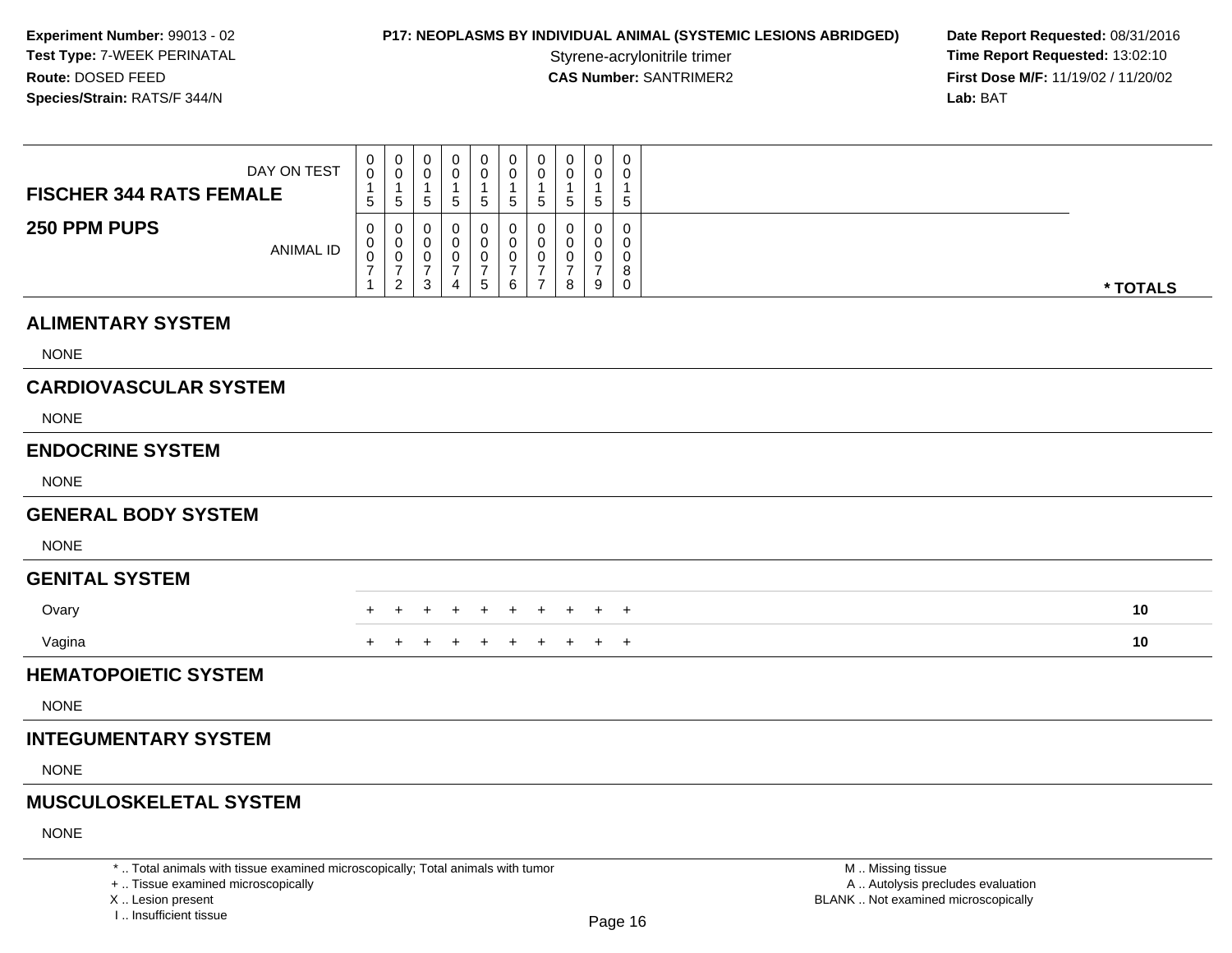## **P17: NEOPLASMS BY INDIVIDUAL ANIMAL (SYSTEMIC LESIONS ABRIDGED) Date Report Requested: 08/31/2016<br>Styrene-acrylonitrile trimer <b>Time Report Requested: 13:02:10**

**Time Report Requested: 13:02:10 CAS Number:** SANTRIMER2 **First Dose M/F:** 11/19/02 / 11/20/02 **Lab:** BAT

| $\begin{smallmatrix}0\0\0\end{smallmatrix}$<br>$\mathbf{1}$<br>5 | $\pmb{0}$<br>$\mathbf 0$<br>5                         | 0<br>$\pmb{0}$<br>$\overline{1}$<br>5 | 0<br>0<br>1<br>5                                        | $\mathbf 0$<br>$\pmb{0}$<br>$\mathbf{1}$<br>5                | 0<br>$\pmb{0}$<br>$\mathbf{1}$<br>$\mathbf 5$ | 0<br>$\pmb{0}$<br>5                             | 0<br>5 | 0<br>$\pmb{0}$<br>$\overline{ }$<br>5 | 0<br>0<br>$\sqrt{5}$                |                        |          |
|------------------------------------------------------------------|-------------------------------------------------------|---------------------------------------|---------------------------------------------------------|--------------------------------------------------------------|-----------------------------------------------|-------------------------------------------------|--------|---------------------------------------|-------------------------------------|------------------------|----------|
| 0<br>$\pmb{0}$<br>$\pmb{0}$<br>$\overline{7}$<br>$\mathbf{1}$    | 0<br>0<br>$\,0\,$<br>$\overline{7}$<br>$\overline{2}$ | 0<br>0<br>0<br>$\overline{7}$<br>3    | 0<br>$\pmb{0}$<br>0<br>$\overline{7}$<br>$\overline{4}$ | 0<br>$\pmb{0}$<br>$\pmb{0}$<br>$\overline{\mathcal{I}}$<br>5 | 0<br>0<br>0<br>$\overline{7}$<br>6            | 0<br>0<br>0<br>$\overline{ }$<br>$\overline{ }$ | 8      | 0<br>0<br>0<br>$\overline{ }$<br>9    | $\Omega$<br>0<br>0<br>8<br>$\Omega$ |                        | * TOTALS |
|                                                                  |                                                       |                                       |                                                         |                                                              |                                               |                                                 |        |                                       |                                     |                        |          |
|                                                                  |                                                       |                                       |                                                         |                                                              |                                               |                                                 |        |                                       |                                     |                        |          |
| $+$                                                              | $\ddot{}$                                             | $+$                                   | $+$                                                     |                                                              |                                               |                                                 |        |                                       |                                     |                        | 10       |
|                                                                  |                                                       |                                       |                                                         |                                                              |                                               |                                                 |        |                                       |                                     |                        |          |
|                                                                  |                                                       |                                       |                                                         |                                                              |                                               |                                                 |        |                                       |                                     |                        |          |
|                                                                  |                                                       |                                       |                                                         |                                                              |                                               |                                                 |        |                                       |                                     |                        |          |
|                                                                  |                                                       |                                       |                                                         |                                                              |                                               |                                                 |        |                                       |                                     |                        |          |
|                                                                  |                                                       |                                       |                                                         |                                                              |                                               |                                                 |        |                                       |                                     |                        |          |
|                                                                  |                                                       |                                       |                                                         |                                                              |                                               |                                                 |        |                                       |                                     |                        |          |
|                                                                  |                                                       |                                       |                                                         |                                                              |                                               |                                                 |        |                                       |                                     |                        |          |
|                                                                  |                                                       |                                       |                                                         |                                                              |                                               |                                                 |        | $+$                                   |                                     |                        | 10       |
|                                                                  |                                                       |                                       |                                                         |                                                              |                                               | $+$                                             | $+$    |                                       |                                     | $+$ $+$ $+$ $+$<br>$+$ |          |

\* .. Total animals with tissue examined microscopically; Total animals with tumor

+ .. Tissue examined microscopically

X .. Lesion present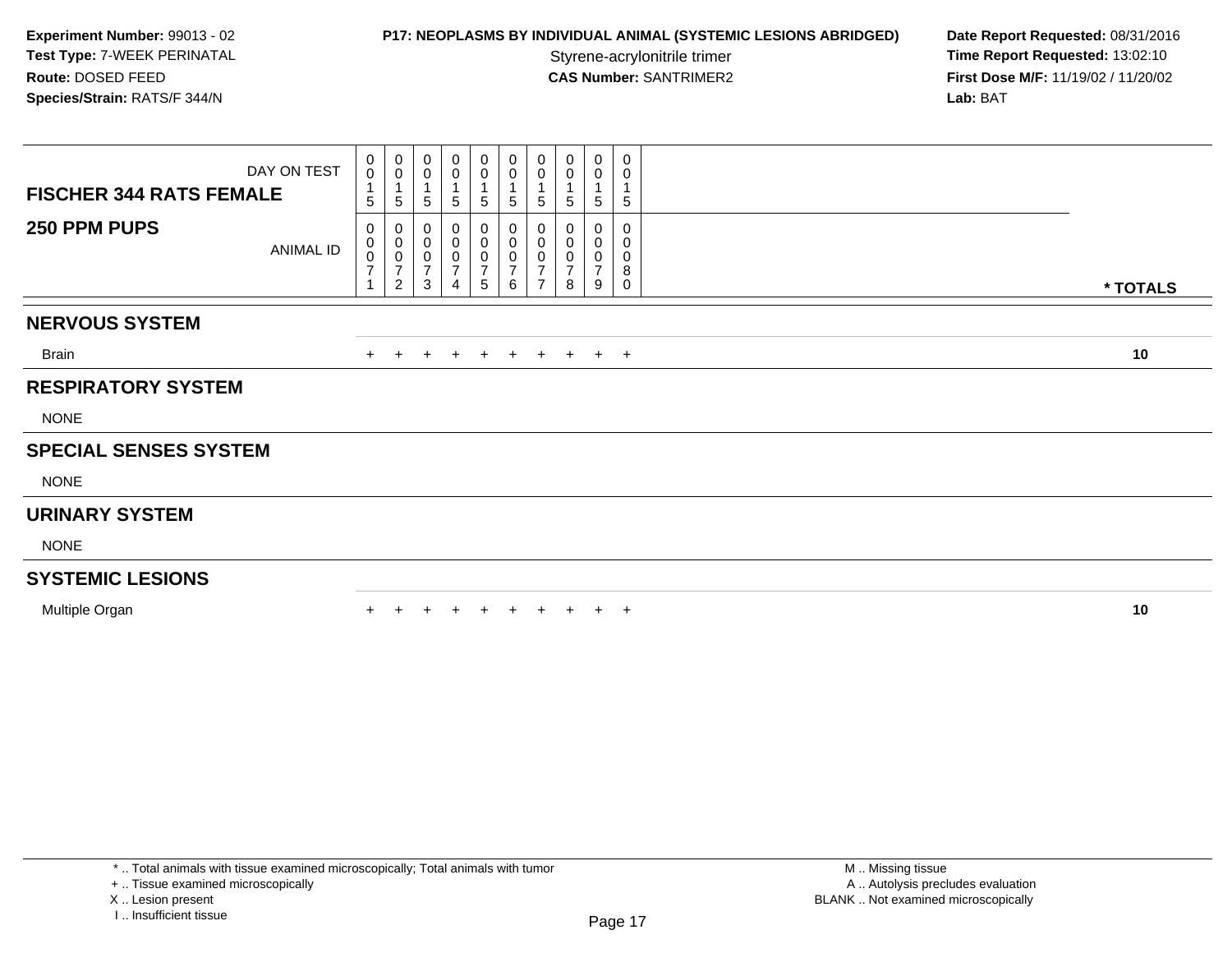# **P17: NEOPLASMS BY INDIVIDUAL ANIMAL (SYSTEMIC LESIONS ABRIDGED) Date Report Requested: 08/31/2016<br>Styrene-acrylonitrile trimer <b>Time Report Requested: 13:02:10**

Styrene-acrylonitrile trimer<br> **CAS Number:** SANTRIMER2<br> **CAS Number:** SANTRIMER2<br> **Time Report Requested:** 13:02:10 **First Dose M/F:** 11/19/02 / 11/20/02 Lab: BAT **Lab:** BAT

| <b>FISCHER 344 RATS FEMALE</b><br>500 PPM PUPS                                                                        | DAY ON TEST<br><b>ANIMAL ID</b> | 0<br>$\mathbf 0$<br>$\mathbf{1}$<br>5<br>0<br>0 | $\pmb{0}$<br>$\mathbf 0$<br>$\mathbf{1}$<br>$\sqrt{5}$<br>0<br>$\mathbf 0$ | $\pmb{0}$<br>0<br>$\mathbf 1$<br>$5\,$<br>0<br>$\mathbf 0$ | 0<br>$\Omega$<br>-1<br>$\sqrt{5}$<br>0<br>0 | 0<br>0<br>$\mathbf{1}$<br>$\sqrt{5}$<br>0<br>$\mathbf 0$ | $\pmb{0}$<br>$\mathbf 0$<br>$\mathbf{1}$<br>$\sqrt{5}$<br>0<br>$\mathbf 0$ | $\mathbf 0$<br>$\mathbf 0$<br>$\mathbf{1}$<br>$\overline{5}$<br>0<br>$\mathbf 0$ | 0<br>0<br>1<br>5<br>0<br>$\Omega$ | 0<br>$\mathbf 0$<br>$\mathbf{1}$<br>$\overline{5}$<br>$\mathbf 0$<br>0 | 0<br>$\Omega$<br>1<br>$\sqrt{5}$<br>0<br>$\Omega$ |                                                        |          |
|-----------------------------------------------------------------------------------------------------------------------|---------------------------------|-------------------------------------------------|----------------------------------------------------------------------------|------------------------------------------------------------|---------------------------------------------|----------------------------------------------------------|----------------------------------------------------------------------------|----------------------------------------------------------------------------------|-----------------------------------|------------------------------------------------------------------------|---------------------------------------------------|--------------------------------------------------------|----------|
|                                                                                                                       |                                 | $\mathbf 0$<br>8<br>1                           | $\mathbf 0$<br>8<br>$\overline{2}$                                         | $\mathbf 0$<br>$^8_3$                                      | $\mathbf 0$<br>8<br>$\overline{4}$          | $\mathbf 0$<br>$\begin{array}{c} 8 \\ 5 \end{array}$     | $\mathbf 0$<br>8<br>$6\overline{6}$                                        | $\mathbf 0$<br>8<br>$\overline{7}$                                               | $\Omega$<br>8<br>8                | $\mathbf 0$<br>8<br>$\boldsymbol{9}$                                   | 0<br>9<br>$\mathbf 0$                             |                                                        | * TOTALS |
| <b>ALIMENTARY SYSTEM</b>                                                                                              |                                 |                                                 |                                                                            |                                                            |                                             |                                                          |                                                                            |                                                                                  |                                   |                                                                        |                                                   |                                                        |          |
| Liver                                                                                                                 |                                 | $+$                                             | $+$                                                                        | $\pm$                                                      |                                             | $\pm$                                                    | $+$                                                                        | $\overline{+}$                                                                   | $\pm$                             |                                                                        | $+$                                               |                                                        | 10       |
| <b>CARDIOVASCULAR SYSTEM</b>                                                                                          |                                 |                                                 |                                                                            |                                                            |                                             |                                                          |                                                                            |                                                                                  |                                   |                                                                        |                                                   |                                                        |          |
| <b>NONE</b>                                                                                                           |                                 |                                                 |                                                                            |                                                            |                                             |                                                          |                                                                            |                                                                                  |                                   |                                                                        |                                                   |                                                        |          |
| <b>ENDOCRINE SYSTEM</b>                                                                                               |                                 |                                                 |                                                                            |                                                            |                                             |                                                          |                                                                            |                                                                                  |                                   |                                                                        |                                                   |                                                        |          |
| <b>NONE</b>                                                                                                           |                                 |                                                 |                                                                            |                                                            |                                             |                                                          |                                                                            |                                                                                  |                                   |                                                                        |                                                   |                                                        |          |
| <b>GENERAL BODY SYSTEM</b>                                                                                            |                                 |                                                 |                                                                            |                                                            |                                             |                                                          |                                                                            |                                                                                  |                                   |                                                                        |                                                   |                                                        |          |
| <b>NONE</b>                                                                                                           |                                 |                                                 |                                                                            |                                                            |                                             |                                                          |                                                                            |                                                                                  |                                   |                                                                        |                                                   |                                                        |          |
| <b>GENITAL SYSTEM</b>                                                                                                 |                                 |                                                 |                                                                            |                                                            |                                             |                                                          |                                                                            |                                                                                  |                                   |                                                                        |                                                   |                                                        |          |
| Ovary                                                                                                                 |                                 |                                                 | $\pm$                                                                      | $\ddot{}$                                                  | $\ddot{}$                                   | $+$                                                      | $+$                                                                        | $+$                                                                              | $\pm$                             |                                                                        | $+$ $+$                                           |                                                        | 10       |
| Vagina                                                                                                                |                                 |                                                 |                                                                            |                                                            |                                             |                                                          | $\ddot{}$                                                                  | $\overline{+}$                                                                   | $\ddot{}$                         | $+$                                                                    | $+$                                               |                                                        | 10       |
| <b>HEMATOPOIETIC SYSTEM</b>                                                                                           |                                 |                                                 |                                                                            |                                                            |                                             |                                                          |                                                                            |                                                                                  |                                   |                                                                        |                                                   |                                                        |          |
| <b>NONE</b>                                                                                                           |                                 |                                                 |                                                                            |                                                            |                                             |                                                          |                                                                            |                                                                                  |                                   |                                                                        |                                                   |                                                        |          |
| <b>INTEGUMENTARY SYSTEM</b>                                                                                           |                                 |                                                 |                                                                            |                                                            |                                             |                                                          |                                                                            |                                                                                  |                                   |                                                                        |                                                   |                                                        |          |
| <b>NONE</b>                                                                                                           |                                 |                                                 |                                                                            |                                                            |                                             |                                                          |                                                                            |                                                                                  |                                   |                                                                        |                                                   |                                                        |          |
| <b>MUSCULOSKELETAL SYSTEM</b>                                                                                         |                                 |                                                 |                                                                            |                                                            |                                             |                                                          |                                                                            |                                                                                  |                                   |                                                                        |                                                   |                                                        |          |
| <b>NONE</b>                                                                                                           |                                 |                                                 |                                                                            |                                                            |                                             |                                                          |                                                                            |                                                                                  |                                   |                                                                        |                                                   |                                                        |          |
| *  Total animals with tissue examined microscopically; Total animals with tumor<br>+  Tissue examined microscopically |                                 |                                                 |                                                                            |                                                            |                                             |                                                          |                                                                            |                                                                                  |                                   |                                                                        |                                                   | M  Missing tissue<br>A  Autolysis precludes evaluation |          |

I .. Insufficient tissue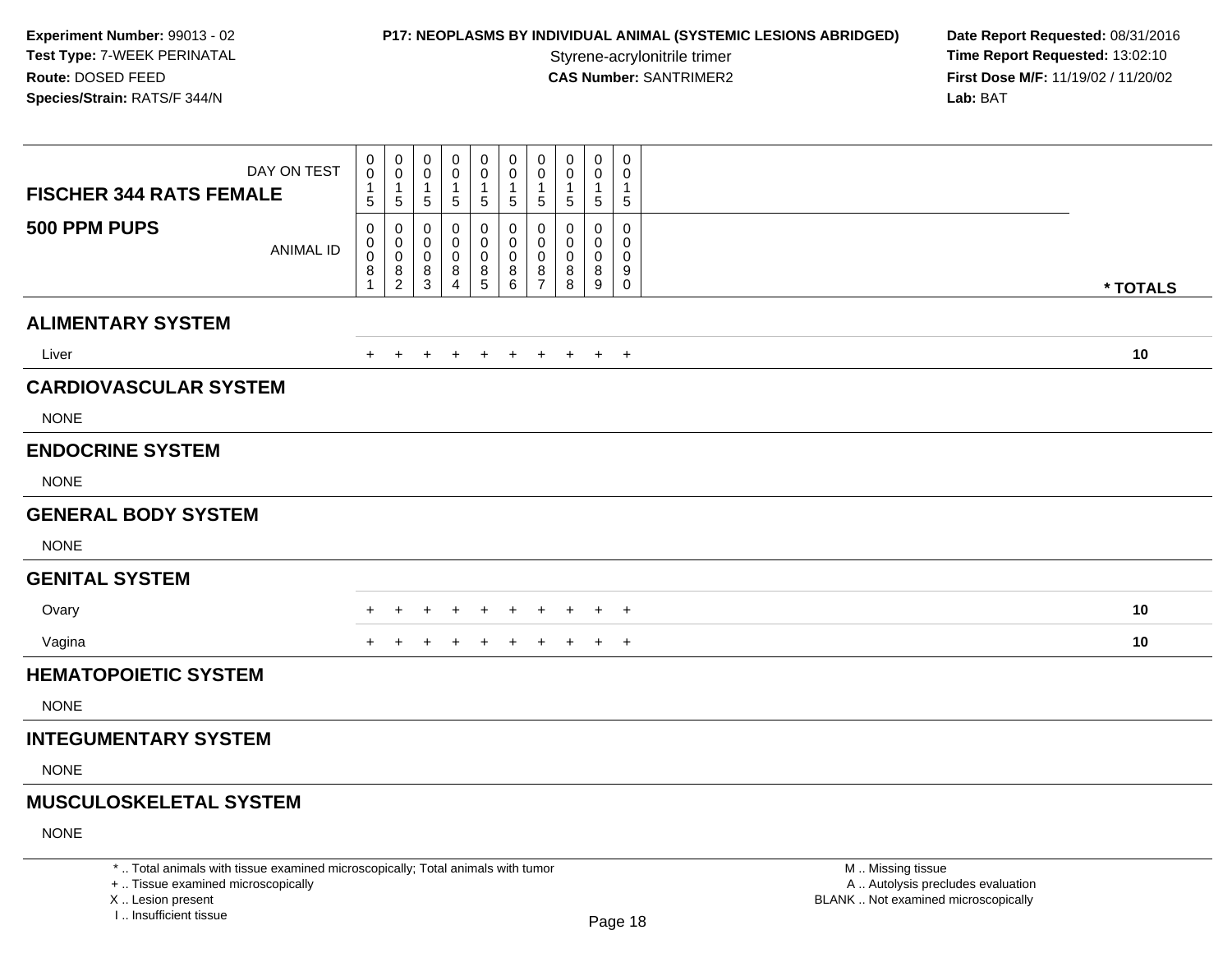## **P17: NEOPLASMS BY INDIVIDUAL ANIMAL (SYSTEMIC LESIONS ABRIDGED) Date Report Requested: 08/31/2016<br>Styrene-acrylonitrile trimer <b>Time Report Requested: 13:02:10**

**Time Report Requested: 13:02:10 CAS Number:** SANTRIMER2 **First Dose M/F:** 11/19/02 / 11/20/02 **Lab:** BAT

| $_0^0$<br>$\mathbf{1}$<br>5                    | $_{\rm 0}^{\rm 0}$<br>5                     | 0<br>0<br>$\overline{\mathbf{1}}$<br>$\overline{5}$ | 0<br>0<br>1<br>5                   | $\mathbf 0$<br>$\pmb{0}$<br>$\mathbf{1}$<br>5 | 0<br>$\pmb{0}$<br>1<br>$\,$ 5 $\,$ | 0<br>0<br>5      | 0<br>5 | 0<br>$\pmb{0}$<br>$\overline{ }$<br>5 | $\Omega$<br>0<br>$\sqrt{5}$ |                                |          |
|------------------------------------------------|---------------------------------------------|-----------------------------------------------------|------------------------------------|-----------------------------------------------|------------------------------------|------------------|--------|---------------------------------------|-----------------------------|--------------------------------|----------|
| 0<br>0<br>0<br>$\bf 8$<br>$\blacktriangleleft$ | 0<br>$\boldsymbol{0}$<br>$\,0\,$<br>$\bf 8$ | 0<br>0<br>$\pmb{0}$<br>8                            | 0<br>0<br>0<br>8<br>$\overline{4}$ | 0<br>$\boldsymbol{0}$<br>$\pmb{0}$<br>$\bf 8$ | 0<br>0<br>0<br>8<br>6              | 0<br>0<br>0<br>8 | 8<br>8 | 0<br>0<br>0<br>8                      | 0<br>0<br>0<br>9            |                                | * TOTALS |
|                                                |                                             |                                                     |                                    |                                               |                                    |                  |        |                                       |                             |                                |          |
|                                                |                                             |                                                     |                                    |                                               |                                    |                  |        |                                       |                             |                                |          |
| $+$                                            | $+$                                         |                                                     |                                    |                                               |                                    |                  |        |                                       |                             |                                | 10       |
|                                                |                                             |                                                     |                                    |                                               |                                    |                  |        |                                       |                             |                                |          |
|                                                |                                             |                                                     |                                    |                                               |                                    |                  |        |                                       |                             |                                |          |
|                                                |                                             |                                                     |                                    |                                               |                                    |                  |        |                                       |                             |                                |          |
|                                                |                                             |                                                     |                                    |                                               |                                    |                  |        |                                       |                             |                                |          |
|                                                |                                             |                                                     |                                    |                                               |                                    |                  |        |                                       |                             |                                |          |
|                                                |                                             |                                                     |                                    |                                               |                                    |                  |        |                                       |                             |                                |          |
|                                                |                                             |                                                     |                                    |                                               |                                    |                  |        |                                       |                             |                                |          |
|                                                |                                             |                                                     |                                    |                                               |                                    |                  |        |                                       |                             |                                |          |
| DAY ON TEST                                    | ANIMAL ID                                   | $\overline{2}$                                      | 3                                  |                                               | 5                                  |                  |        |                                       | 9                           | $\mathbf 0$<br>+ + + + + + + + |          |

\* .. Total animals with tissue examined microscopically; Total animals with tumor

+ .. Tissue examined microscopically

X .. Lesion present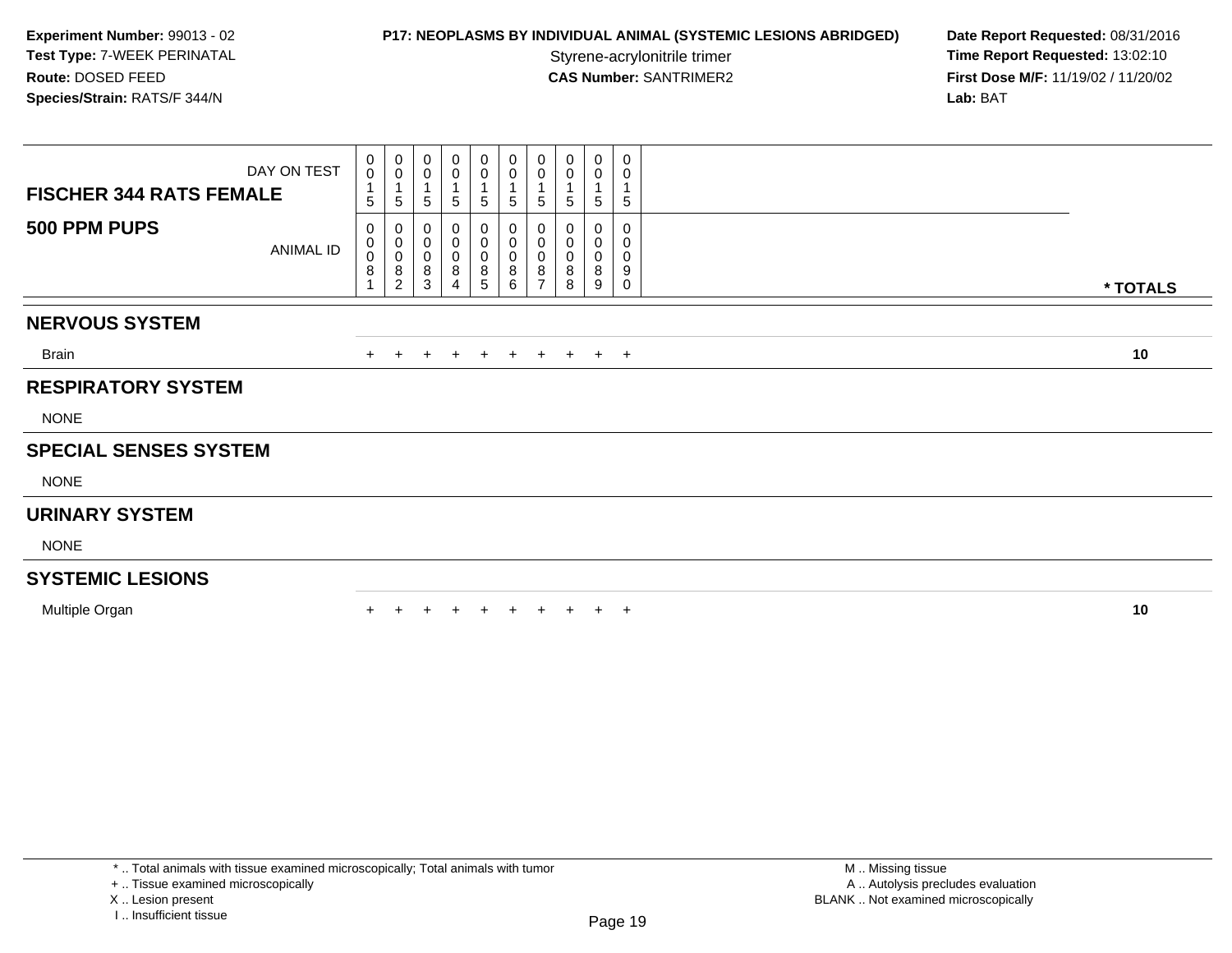## **P17: NEOPLASMS BY INDIVIDUAL ANIMAL (SYSTEMIC LESIONS ABRIDGED) Date Report Requested: 08/31/2016<br>Styrene-acrylonitrile trimer <b>Time Report Requested: 13:02:10**

**Time Report Requested: 13:02:10 CAS Number:** SANTRIMER2 **First Dose M/F:** 11/19/02 / 11/20/02 **Lab:** BAT

| DAY ON TEST<br><b>FISCHER 344 RATS FEMALE</b> | 0<br>$\mathbf 0$<br>1<br>5 | 0<br>$\mathsf{O}$<br>$\mathbf{1}$<br>5 | 0<br>$\mathbf 0$<br>$\mathbf{1}$<br>$\sqrt{5}$ | 0<br>$\mathbf 0$<br>$\overline{1}$<br>$\sqrt{5}$ | 0<br>$\mathbf 0$<br>$\mathbf 1$<br>$\sqrt{5}$                  | 0<br>$\mathsf 0$<br>$\mathbf{1}$<br>$\sqrt{5}$ | 0<br>0<br>$\mathbf{1}$<br>5        | 0<br>$\mathbf 0$<br>1<br>$\,$ 5 $\,$ | 0<br>0<br>$\mathbf{1}$<br>$\overline{5}$ | 0<br>$\mathbf 0$<br>$\mathbf 1$<br>$\,$ 5 $\,$   |          |  |
|-----------------------------------------------|----------------------------|----------------------------------------|------------------------------------------------|--------------------------------------------------|----------------------------------------------------------------|------------------------------------------------|------------------------------------|--------------------------------------|------------------------------------------|--------------------------------------------------|----------|--|
| 1000 PPM PUPS<br><b>ANIMAL ID</b>             | 0<br>0<br>$\pmb{0}$<br>9   | 0<br>0<br>0<br>$\frac{9}{2}$           | 0<br>0<br>$\pmb{0}$<br>$\frac{9}{3}$           | 0<br>0<br>$\mathbf 0$<br>9<br>$\overline{4}$     | 0<br>0<br>$\mathbf 0$<br>$\begin{array}{c} 9 \\ 5 \end{array}$ | 0<br>0<br>$\mathbf 0$<br>$^9$ 6                | 0<br>0<br>0<br>9<br>$\overline{7}$ | 0<br>0<br>0<br>9<br>8                | 0<br>0<br>0<br>9<br>$\boldsymbol{9}$     | $\pmb{0}$<br>0<br>-1<br>$\mathbf 0$<br>$\pmb{0}$ | * TOTALS |  |
| <b>ALIMENTARY SYSTEM</b>                      |                            |                                        |                                                |                                                  |                                                                |                                                |                                    |                                      |                                          |                                                  |          |  |
| Liver                                         |                            | $\pm$                                  | $\pm$                                          |                                                  |                                                                | $\overline{+}$                                 | $\pm$                              | $\pm$                                | $+$                                      | $+$                                              | 10       |  |
| <b>CARDIOVASCULAR SYSTEM</b><br><b>NONE</b>   |                            |                                        |                                                |                                                  |                                                                |                                                |                                    |                                      |                                          |                                                  |          |  |
| <b>ENDOCRINE SYSTEM</b>                       |                            |                                        |                                                |                                                  |                                                                |                                                |                                    |                                      |                                          |                                                  |          |  |
| <b>NONE</b>                                   |                            |                                        |                                                |                                                  |                                                                |                                                |                                    |                                      |                                          |                                                  |          |  |
| <b>GENERAL BODY SYSTEM</b>                    |                            |                                        |                                                |                                                  |                                                                |                                                |                                    |                                      |                                          |                                                  |          |  |
| <b>NONE</b>                                   |                            |                                        |                                                |                                                  |                                                                |                                                |                                    |                                      |                                          |                                                  |          |  |
| <b>GENITAL SYSTEM</b>                         |                            |                                        |                                                |                                                  |                                                                |                                                |                                    |                                      |                                          |                                                  |          |  |
| Ovary                                         |                            |                                        |                                                |                                                  |                                                                |                                                |                                    |                                      |                                          | $\overline{+}$                                   | 10       |  |
| <b>Uterus</b>                                 |                            |                                        |                                                |                                                  |                                                                |                                                |                                    |                                      |                                          | $\overline{+}$                                   | 10       |  |
| Vagina                                        | $\pm$                      |                                        | ÷                                              |                                                  |                                                                | $\pm$                                          | $\pm$                              | $\pm$                                | $+$                                      | $+$                                              | 10       |  |
| <b>HEMATOPOIETIC SYSTEM</b>                   |                            |                                        |                                                |                                                  |                                                                |                                                |                                    |                                      |                                          |                                                  |          |  |
| Spleen                                        | $+$                        | $+$                                    | $\ddot{}$                                      | $\ddot{}$                                        | $+$                                                            | $+$                                            | $+$                                | $+$                                  |                                          | $+$ $+$                                          | 10       |  |
| <b>INTEGUMENTARY SYSTEM</b>                   |                            |                                        |                                                |                                                  |                                                                |                                                |                                    |                                      |                                          |                                                  |          |  |
| <b>NONE</b>                                   |                            |                                        |                                                |                                                  |                                                                |                                                |                                    |                                      |                                          |                                                  |          |  |
| <b>MUSCULOSKELETAL SYSTEM</b>                 |                            |                                        |                                                |                                                  |                                                                |                                                |                                    |                                      |                                          |                                                  |          |  |

Page 20

\* .. Total animals with tissue examined microscopically; Total animals with tumor

y the contract of the contract of the contract of the contract of the contract of  $\mathsf A$  . Autolysis precludes evaluation + .. Tissue examined microscopically

 Lesion present BLANK .. Not examined microscopicallyX .. Lesion present

I .. Insufficient tissue

M .. Missing tissue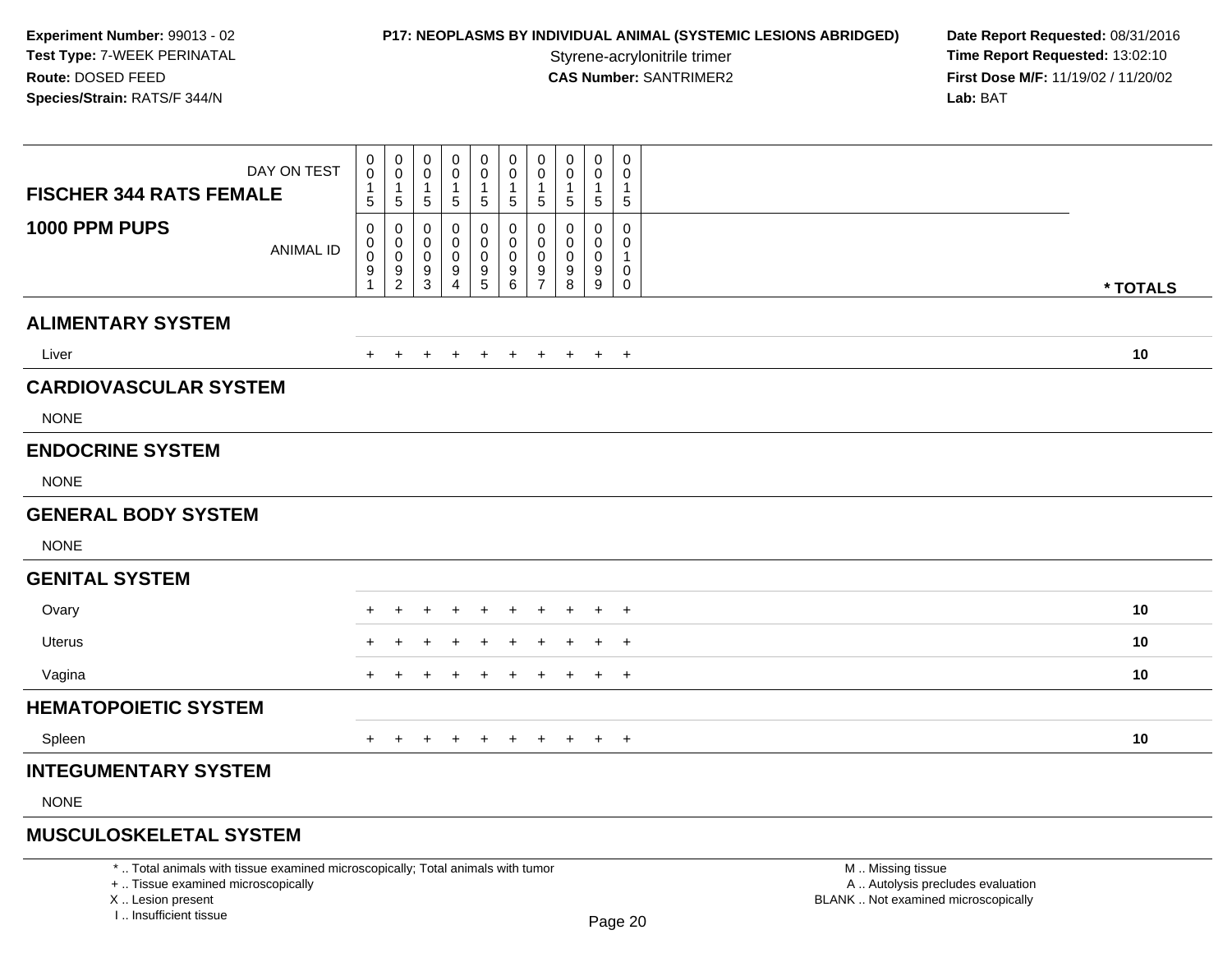## **P17: NEOPLASMS BY INDIVIDUAL ANIMAL (SYSTEMIC LESIONS ABRIDGED) Date Report Requested: 08/31/2016<br>Styrene-acrylonitrile trimer <b>Time Report Requested: 13:02:10**

**Time Report Requested: 13:02:10 CAS Number:** SANTRIMER2 **First Dose M/F:** 11/19/02 / 11/20/02 **Lab:** BAT

| <b>FISCHER 344 RATS FEMALE</b> | DAY ON TEST      | $_{\rm 0}^{\rm 0}$<br>5 | $\boldsymbol{0}$<br>$\pmb{0}$<br>1<br>$\,$ 5 $\,$             | 0<br>0<br>$\sqrt{5}$             | 0<br>0<br>1<br>$\sqrt{5}$                            | 0<br>0<br>1<br>5                     | 0<br>0<br>$\mathbf 1$<br>$\sqrt{5}$                  | 0<br>0<br>1<br>5                                  | 0<br>0<br>5      | 0<br>0<br>$\sqrt{5}$                                | 0<br>0<br>1<br>5      |          |
|--------------------------------|------------------|-------------------------|---------------------------------------------------------------|----------------------------------|------------------------------------------------------|--------------------------------------|------------------------------------------------------|---------------------------------------------------|------------------|-----------------------------------------------------|-----------------------|----------|
| 1000 PPM PUPS                  | <b>ANIMAL ID</b> | 0<br>0<br>0<br>9        | 0<br>$_{\rm 0}^{\rm 0}$<br>$\boldsymbol{9}$<br>$\overline{c}$ | 0<br>0<br>0<br>9<br>$\mathbf{3}$ | 0<br>$\pmb{0}$<br>$\pmb{0}$<br>$\boldsymbol{9}$<br>4 | 0<br>0<br>0<br>$\boldsymbol{9}$<br>5 | 0<br>$\pmb{0}$<br>$\pmb{0}$<br>$\boldsymbol{9}$<br>6 | 0<br>0<br>0<br>$\boldsymbol{9}$<br>$\overline{7}$ | 0<br>0<br>9<br>8 | 0<br>$\boldsymbol{0}$<br>$\boldsymbol{0}$<br>9<br>9 | 0<br>0<br>1<br>0<br>0 | * TOTALS |
| <b>NONE</b>                    |                  |                         |                                                               |                                  |                                                      |                                      |                                                      |                                                   |                  |                                                     |                       |          |
| <b>NERVOUS SYSTEM</b>          |                  |                         |                                                               |                                  |                                                      |                                      |                                                      |                                                   |                  |                                                     |                       |          |
| <b>Brain</b>                   |                  | $+$                     | $\pm$                                                         | $\pm$                            | $+$                                                  | $+$                                  | $+$                                                  | $+$                                               | $+$              |                                                     | $+$ $+$               | 10       |
| <b>RESPIRATORY SYSTEM</b>      |                  |                         |                                                               |                                  |                                                      |                                      |                                                      |                                                   |                  |                                                     |                       |          |
| <b>NONE</b>                    |                  |                         |                                                               |                                  |                                                      |                                      |                                                      |                                                   |                  |                                                     |                       |          |
| <b>SPECIAL SENSES SYSTEM</b>   |                  |                         |                                                               |                                  |                                                      |                                      |                                                      |                                                   |                  |                                                     |                       |          |
| <b>NONE</b>                    |                  |                         |                                                               |                                  |                                                      |                                      |                                                      |                                                   |                  |                                                     |                       |          |
| <b>URINARY SYSTEM</b>          |                  |                         |                                                               |                                  |                                                      |                                      |                                                      |                                                   |                  |                                                     |                       |          |
| <b>NONE</b>                    |                  |                         |                                                               |                                  |                                                      |                                      |                                                      |                                                   |                  |                                                     |                       |          |
| <b>SYSTEMIC LESIONS</b>        |                  |                         |                                                               |                                  |                                                      |                                      |                                                      |                                                   |                  |                                                     |                       |          |
| Multiple Organ                 |                  |                         |                                                               |                                  |                                                      | $\overline{+}$                       |                                                      | $+$                                               | $+$              |                                                     | $+$ $+$               | 10       |

+ .. Tissue examined microscopically

X .. Lesion present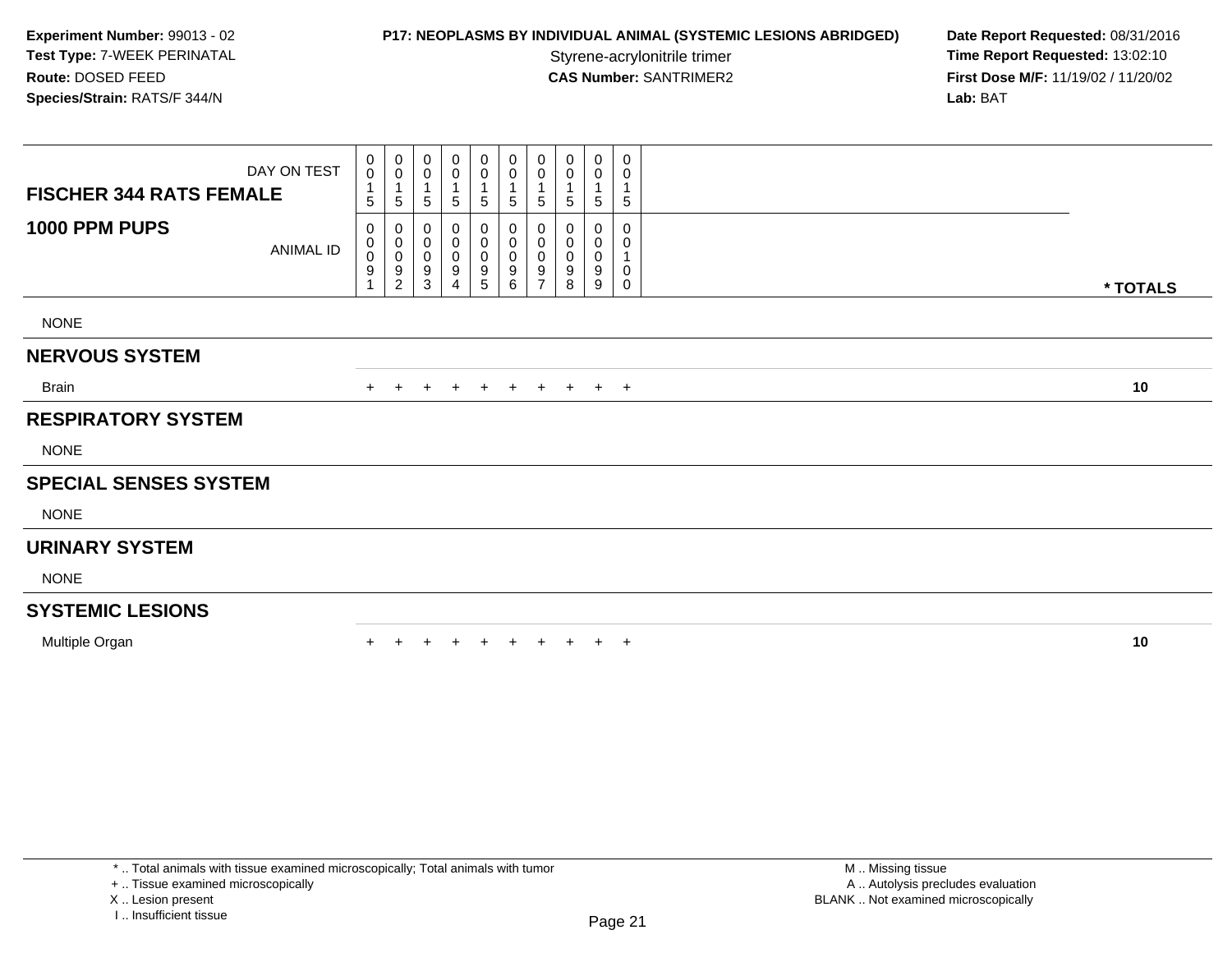## **P17: NEOPLASMS BY INDIVIDUAL ANIMAL (SYSTEMIC LESIONS ABRIDGED) Date Report Requested: 08/31/2016<br>Styrene-acrylonitrile trimer <b>Time Report Requested: 13:02:10**

**Time Report Requested: 13:02:10 CAS Number:** SANTRIMER2 **First Dose M/F:** 11/19/02 / 11/20/02 **Lab:** BAT

| DAY ON TEST<br><b>FISCHER 344 RATS FEMALE</b> | 0<br>$\mathsf 0$<br>$\mathbf{1}$<br>5      | $\mathbf 0$<br>$\mathbf 0$<br>$\overline{1}$<br>5                   | 0<br>$\mathbf 0$<br>$\mathbf 1$<br>5 | 0<br>$\mathbf 0$<br>$\mathbf{1}$<br>$\sqrt{5}$ | 0<br>$\pmb{0}$<br>$\mathbf{1}$<br>5                             | 0<br>0<br>$\mathbf{1}$<br>5                          | $\pmb{0}$<br>$\pmb{0}$<br>$\overline{1}$<br>$\overline{5}$      | 0<br>0<br>$\overline{1}$<br>5    | 0<br>$\mathbf 0$<br>$\mathbf{1}$<br>5             | 0<br>$\mathbf 0$<br>$\mathbf{1}$<br>5 |          |  |
|-----------------------------------------------|--------------------------------------------|---------------------------------------------------------------------|--------------------------------------|------------------------------------------------|-----------------------------------------------------------------|------------------------------------------------------|-----------------------------------------------------------------|----------------------------------|---------------------------------------------------|---------------------------------------|----------|--|
| 2000 PPM PUPS<br><b>ANIMAL ID</b>             | 0<br>0<br>$\mathbf{1}$<br>$\mathsf 0$<br>1 | 0<br>$\mathbf 0$<br>$\mathbf{1}$<br>$\mathbf 0$<br>$\boldsymbol{2}$ | 0<br>0<br>$\mathbf{1}$<br>0<br>3     | 0<br>0<br>1<br>$\mathbf 0$<br>4                | 0<br>0<br>$\mathbf{1}$<br>$\begin{array}{c} 0 \\ 5 \end{array}$ | 0<br>$\mathbf 0$<br>$\mathbf{1}$<br>$\mathbf 0$<br>6 | 0<br>$\pmb{0}$<br>$\overline{1}$<br>$\pmb{0}$<br>$\overline{7}$ | 0<br>0<br>$\mathbf{1}$<br>0<br>8 | 0<br>0<br>$\mathbf 1$<br>$\mathsf{O}\xspace$<br>9 | 0<br>0<br>1<br>1<br>0                 | * TOTALS |  |
| <b>ALIMENTARY SYSTEM</b>                      |                                            |                                                                     |                                      |                                                |                                                                 |                                                      |                                                                 |                                  |                                                   |                                       |          |  |
| Liver                                         | $+$                                        | $\overline{+}$                                                      | $\ddot{}$                            | $\ddot{}$                                      | $+$                                                             | $+$                                                  | $+$                                                             | $+$                              |                                                   | $+$ $+$                               | 10       |  |
| <b>CARDIOVASCULAR SYSTEM</b>                  |                                            |                                                                     |                                      |                                                |                                                                 |                                                      |                                                                 |                                  |                                                   |                                       |          |  |
| <b>NONE</b>                                   |                                            |                                                                     |                                      |                                                |                                                                 |                                                      |                                                                 |                                  |                                                   |                                       |          |  |
| <b>ENDOCRINE SYSTEM</b>                       |                                            |                                                                     |                                      |                                                |                                                                 |                                                      |                                                                 |                                  |                                                   |                                       |          |  |
| <b>NONE</b>                                   |                                            |                                                                     |                                      |                                                |                                                                 |                                                      |                                                                 |                                  |                                                   |                                       |          |  |
| <b>GENERAL BODY SYSTEM</b>                    |                                            |                                                                     |                                      |                                                |                                                                 |                                                      |                                                                 |                                  |                                                   |                                       |          |  |
| <b>NONE</b>                                   |                                            |                                                                     |                                      |                                                |                                                                 |                                                      |                                                                 |                                  |                                                   |                                       |          |  |
| <b>GENITAL SYSTEM</b>                         |                                            |                                                                     |                                      |                                                |                                                                 |                                                      |                                                                 |                                  |                                                   |                                       |          |  |
| Ovary                                         | $\pm$                                      |                                                                     |                                      |                                                | $\pm$                                                           | $\pm$                                                | $\pm$                                                           | $\pm$                            | $+$                                               | $+$                                   | 10       |  |
| <b>Uterus</b>                                 | $\pm$                                      |                                                                     |                                      |                                                |                                                                 |                                                      |                                                                 | ÷                                | $\pm$                                             | $+$                                   | 10       |  |
| Vagina                                        | $+$                                        | +                                                                   | ÷                                    |                                                | $\ddot{}$                                                       | $\ddot{}$                                            | $\ddot{}$                                                       | $\ddot{}$                        | $+$                                               | $+$                                   | 10       |  |
| <b>HEMATOPOIETIC SYSTEM</b>                   |                                            |                                                                     |                                      |                                                |                                                                 |                                                      |                                                                 |                                  |                                                   |                                       |          |  |
| Spleen                                        |                                            |                                                                     | ÷                                    |                                                | $\div$                                                          | $\div$                                               |                                                                 | ÷                                | $\pm$                                             | $+$                                   | 10       |  |
| Thymus                                        | $+$                                        |                                                                     |                                      |                                                | $\overline{+}$                                                  | $+$                                                  | $+$                                                             | $\pm$                            | $+$                                               | $+$                                   | 10       |  |
| <b>INTEGUMENTARY SYSTEM</b>                   |                                            |                                                                     |                                      |                                                |                                                                 |                                                      |                                                                 |                                  |                                                   |                                       |          |  |

### NONE

\* .. Total animals with tissue examined microscopically; Total animals with tumor

+ .. Tissue examined microscopically

X .. Lesion present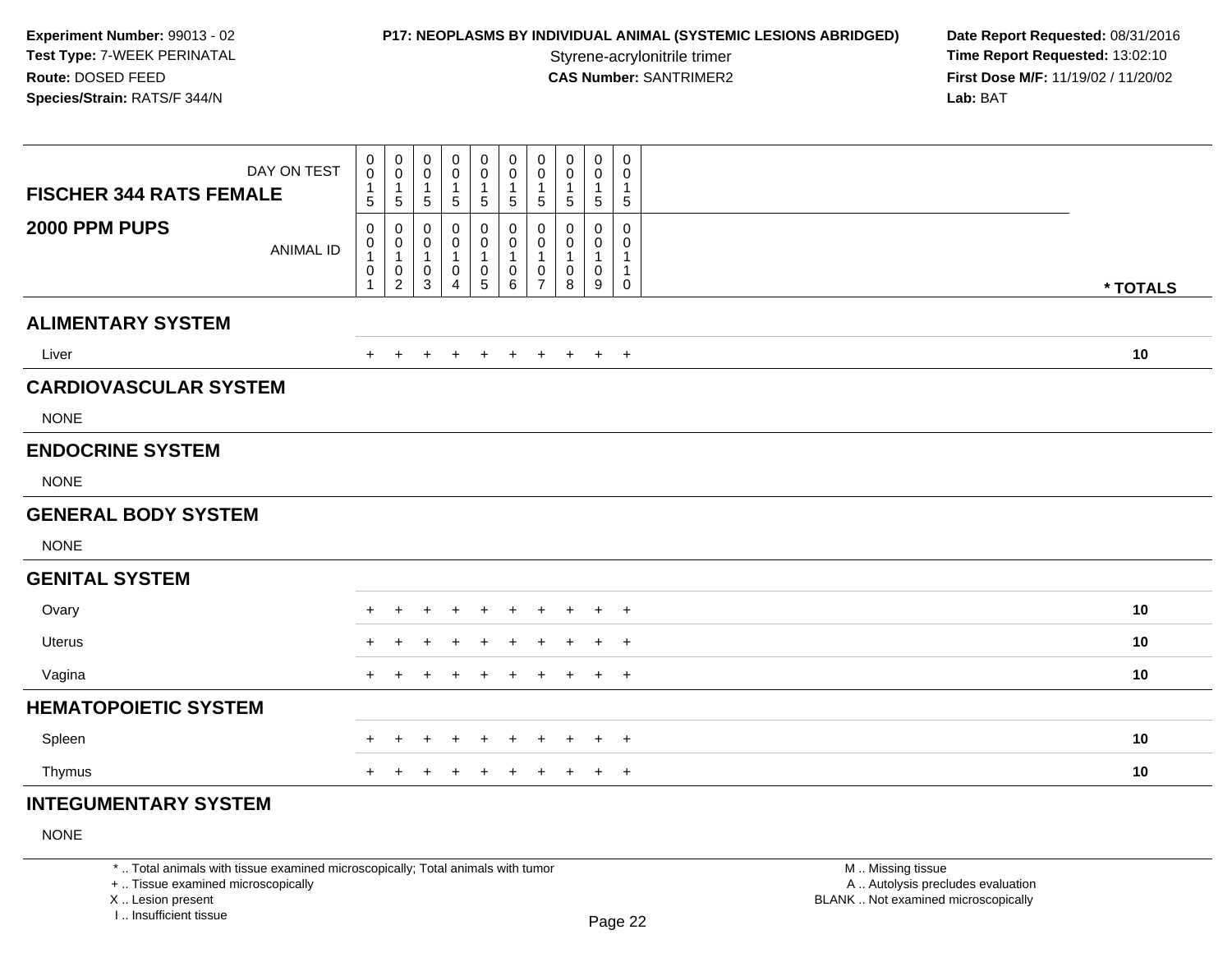### **P17: NEOPLASMS BY INDIVIDUAL ANIMAL (SYSTEMIC LESIONS ABRIDGED) Date Report Requested: 08/31/2016<br>Styrene-acrylonitrile trimer <b>Time Report Requested: 13:02:10**

**Time Report Requested: 13:02:10 CAS Number:** SANTRIMER2 **First Dose M/F:** 11/19/02 / 11/20/02 **Lab:** BAT

| DAY ON TEST<br><b>FISCHER 344 RATS FEMALE</b> | $\pmb{0}$<br>$\mathbf 0$<br>$\mathbf{1}$<br>5             | 0<br>$\mathbf 0$<br>$\mathbf{1}$<br>5                        | 0<br>$\mathsf{O}\xspace$<br>$\mathbf{1}$<br>5 | 0<br>$\pmb{0}$<br>$\mathbf{1}$<br>5                   | $\mathbf 0$<br>$\pmb{0}$<br>$\overline{5}$ | $\begin{smallmatrix} 0\\0 \end{smallmatrix}$<br>$\overline{1}$<br>$\sqrt{5}$ | 0<br>$\mathsf 0$<br>$\mathbf{1}$<br>$\sqrt{5}$            | $\pmb{0}$<br>$\pmb{0}$<br>1<br>5 | $\pmb{0}$<br>$\pmb{0}$<br>$\mathbf{1}$<br>5 | 0<br>0<br>$\mathbf{1}$<br>$5\phantom{.0}$ |          |
|-----------------------------------------------|-----------------------------------------------------------|--------------------------------------------------------------|-----------------------------------------------|-------------------------------------------------------|--------------------------------------------|------------------------------------------------------------------------------|-----------------------------------------------------------|----------------------------------|---------------------------------------------|-------------------------------------------|----------|
| 2000 PPM PUPS<br><b>ANIMAL ID</b>             | 0<br>$\,0\,$<br>$\mathbf{1}$<br>$\pmb{0}$<br>$\mathbf{1}$ | 0<br>$\pmb{0}$<br>$\mathbf 1$<br>$\pmb{0}$<br>$\overline{c}$ | 0<br>0<br>1<br>$\pmb{0}$<br>3                 | 0<br>0<br>$\mathbf{1}$<br>$\pmb{0}$<br>$\overline{4}$ | 0<br>$\pmb{0}$<br>0<br>5                   | $\mathbf 0$<br>$\mathbf 0$<br>$\overline{1}$<br>$\mathbf 0$<br>6             | 0<br>0<br>$\overline{1}$<br>$\mathbf 0$<br>$\overline{ }$ | 0<br>0<br>1<br>0<br>8            | $\Omega$<br>0<br>1<br>$\pmb{0}$<br>9        | 0<br>0<br>$\mathbf 0$                     | * TOTALS |
| <b>MUSCULOSKELETAL SYSTEM</b><br><b>NONE</b>  |                                                           |                                                              |                                               |                                                       |                                            |                                                                              |                                                           |                                  |                                             |                                           |          |
| <b>NERVOUS SYSTEM</b>                         |                                                           |                                                              |                                               |                                                       |                                            |                                                                              |                                                           |                                  |                                             |                                           |          |
| <b>Brain</b>                                  |                                                           |                                                              |                                               | $\pm$                                                 | $+$                                        | $+$                                                                          | $+$                                                       | $+$                              | $+$ $+$                                     |                                           | 10       |
| <b>RESPIRATORY SYSTEM</b>                     |                                                           |                                                              |                                               |                                                       |                                            |                                                                              |                                                           |                                  |                                             |                                           |          |
| <b>NONE</b>                                   |                                                           |                                                              |                                               |                                                       |                                            |                                                                              |                                                           |                                  |                                             |                                           |          |
| <b>SPECIAL SENSES SYSTEM</b>                  |                                                           |                                                              |                                               |                                                       |                                            |                                                                              |                                                           |                                  |                                             |                                           |          |
| <b>NONE</b>                                   |                                                           |                                                              |                                               |                                                       |                                            |                                                                              |                                                           |                                  |                                             |                                           |          |
| <b>URINARY SYSTEM</b>                         |                                                           |                                                              |                                               |                                                       |                                            |                                                                              |                                                           |                                  |                                             |                                           |          |
| Kidney                                        | $+$                                                       | $+$                                                          | $+$                                           | $+$                                                   | $+$                                        | $+$                                                                          | $+$                                                       | $+$                              | $+$ $+$                                     |                                           | 10       |
| <b>SYSTEMIC LESIONS</b>                       |                                                           |                                                              |                                               |                                                       |                                            |                                                                              |                                                           |                                  |                                             |                                           |          |
| Multiple Organ                                |                                                           |                                                              |                                               |                                                       |                                            |                                                                              |                                                           |                                  |                                             | $+$ $+$                                   | 10       |

+ .. Tissue examined microscopically

X .. Lesion present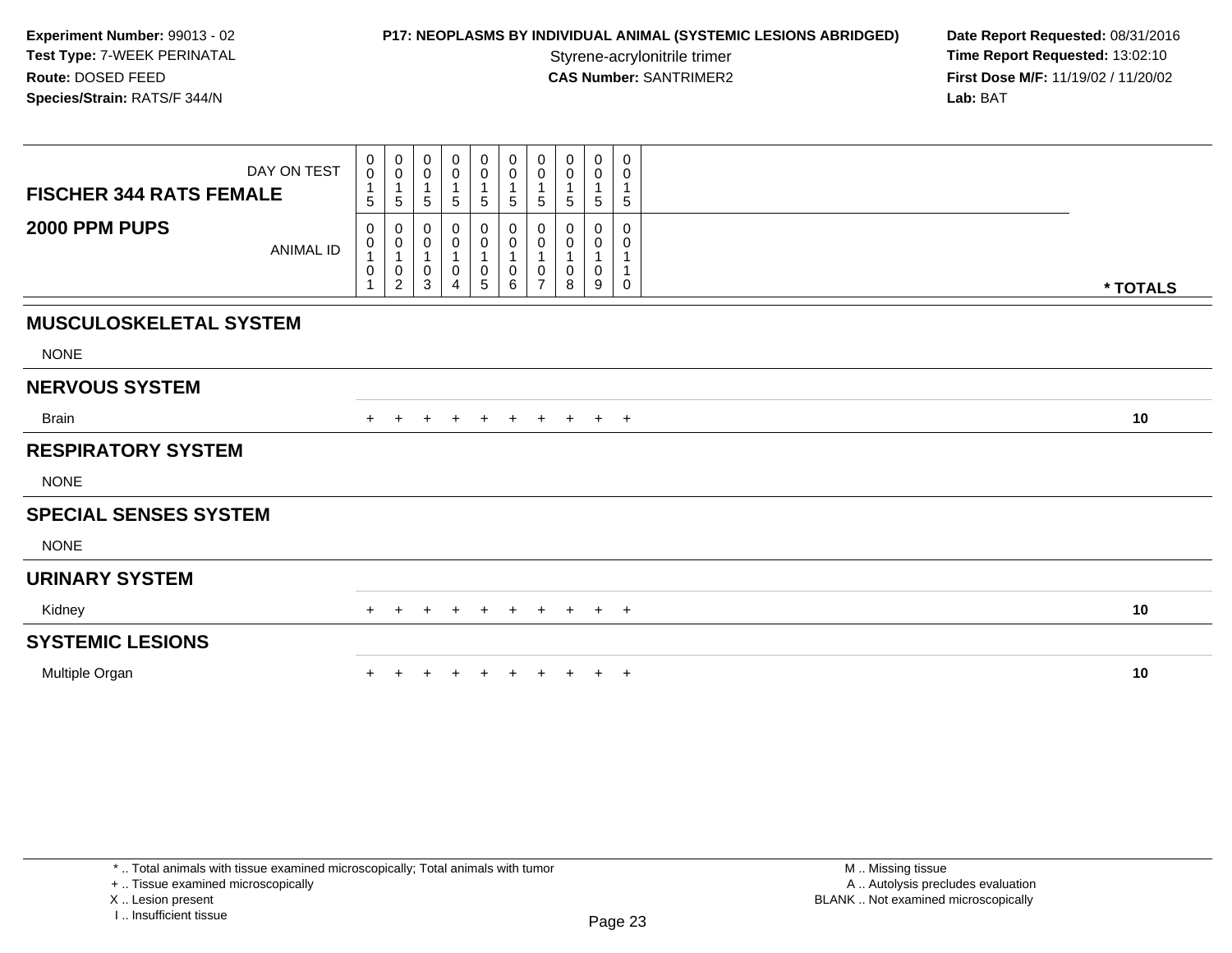## **P17: NEOPLASMS BY INDIVIDUAL ANIMAL (SYSTEMIC LESIONS ABRIDGED) Date Report Requested: 08/31/2016<br>Styrene-acrylonitrile trimer <b>Time Report Requested: 13:02:10**

**Time Report Requested: 13:02:10 CAS Number:** SANTRIMER2 **First Dose M/F:** 11/19/02 / 11/20/02 **Lab:** BAT

| DAY ON TEST<br><b>FISCHER 344 RATS FEMALE</b> | 0<br>0<br>$\mathbf{1}$<br>5                                    | $\mathbf 0$<br>$\mathbf 0$<br>$\mathbf{1}$<br>$\sqrt{5}$            | 0<br>0<br>$\mathbf{1}$<br>$5\phantom{.0}$  | 0<br>0<br>$\overline{1}$<br>$\sqrt{5}$                   | $\mathbf 0$<br>$\pmb{0}$<br>1<br>$\overline{5}$ | $\mathbf 0$<br>$\mathbf 0$<br>$\mathbf{1}$<br>$\sqrt{5}$            | $\pmb{0}$<br>$\pmb{0}$<br>$\mathbf{1}$<br>$\sqrt{5}$                         | 0<br>0<br>$\mathbf{1}$<br>5      | 0<br>$\pmb{0}$<br>$\mathbf{1}$<br>5         | 0<br>0<br>$\mathbf{1}$<br>$\sqrt{5}$                   |          |
|-----------------------------------------------|----------------------------------------------------------------|---------------------------------------------------------------------|--------------------------------------------|----------------------------------------------------------|-------------------------------------------------|---------------------------------------------------------------------|------------------------------------------------------------------------------|----------------------------------|---------------------------------------------|--------------------------------------------------------|----------|
| 4000 PPM PUPS<br><b>ANIMAL ID</b>             | 0<br>$\pmb{0}$<br>$\mathbf{1}$<br>$\mathbf{1}$<br>$\mathbf{1}$ | 0<br>$\boldsymbol{0}$<br>$\mathbf{1}$<br>$\mathbf{1}$<br>$\sqrt{2}$ | 0<br>0<br>$\mathbf{1}$<br>$\mathbf 1$<br>3 | 0<br>0<br>$\mathbf{1}$<br>$\mathbf{1}$<br>$\overline{4}$ | 0<br>$\pmb{0}$<br>1<br>1<br>$\sqrt{5}$          | $\mathbf 0$<br>$\mathbf 0$<br>$\overline{1}$<br>$\overline{1}$<br>6 | $\mathbf 0$<br>$\mathbf 0$<br>$\mathbf{1}$<br>$\mathbf{1}$<br>$\overline{7}$ | 0<br>0<br>1<br>$\mathbf{1}$<br>8 | 0<br>0<br>$\mathbf{1}$<br>$\mathbf{1}$<br>9 | $\mathbf 0$<br>0<br>1<br>$\overline{c}$<br>$\mathbf 0$ | * TOTALS |
| <b>ALIMENTARY SYSTEM</b>                      |                                                                |                                                                     |                                            |                                                          |                                                 |                                                                     |                                                                              |                                  |                                             |                                                        |          |
| Liver                                         | $+$                                                            | $\overline{+}$                                                      | $\ddot{}$                                  | $\ddot{}$                                                | $\overline{+}$                                  | $+$                                                                 | $+$                                                                          | $+$                              | $+$                                         | $+$                                                    | 10       |
| <b>CARDIOVASCULAR SYSTEM</b>                  |                                                                |                                                                     |                                            |                                                          |                                                 |                                                                     |                                                                              |                                  |                                             |                                                        |          |
| <b>NONE</b>                                   |                                                                |                                                                     |                                            |                                                          |                                                 |                                                                     |                                                                              |                                  |                                             |                                                        |          |
| <b>ENDOCRINE SYSTEM</b>                       |                                                                |                                                                     |                                            |                                                          |                                                 |                                                                     |                                                                              |                                  |                                             |                                                        |          |
| <b>NONE</b>                                   |                                                                |                                                                     |                                            |                                                          |                                                 |                                                                     |                                                                              |                                  |                                             |                                                        |          |
| <b>GENERAL BODY SYSTEM</b>                    |                                                                |                                                                     |                                            |                                                          |                                                 |                                                                     |                                                                              |                                  |                                             |                                                        |          |
| <b>NONE</b>                                   |                                                                |                                                                     |                                            |                                                          |                                                 |                                                                     |                                                                              |                                  |                                             |                                                        |          |
| <b>GENITAL SYSTEM</b>                         |                                                                |                                                                     |                                            |                                                          |                                                 |                                                                     |                                                                              |                                  |                                             |                                                        |          |
| Ovary                                         | $\div$                                                         |                                                                     |                                            |                                                          | $\div$                                          | $\ddot{}$                                                           | $\pm$                                                                        | $\pm$                            | $+$                                         | $^{+}$                                                 | 10       |
| Uterus                                        |                                                                |                                                                     |                                            |                                                          |                                                 |                                                                     |                                                                              |                                  | ÷                                           | $\overline{+}$                                         | 10       |
| Vagina                                        | M                                                              | $+$                                                                 | $\ddot{}$                                  |                                                          | $\ddot{}$                                       | $\ddot{}$                                                           | $\div$                                                                       |                                  | $+$                                         | $+$                                                    | 9        |
| <b>HEMATOPOIETIC SYSTEM</b>                   |                                                                |                                                                     |                                            |                                                          |                                                 |                                                                     |                                                                              |                                  |                                             |                                                        |          |
| Spleen                                        | +                                                              |                                                                     | $\ddot{}$                                  | $\pm$                                                    | $\div$                                          | $\ddot{}$                                                           | $+$                                                                          | $\pm$                            | $+$                                         | $\overline{+}$                                         | 10       |
| Thymus                                        | $+$                                                            |                                                                     | $\div$                                     | $\pm$                                                    | $\pm$                                           | $\pm$                                                               | $\pm$                                                                        | $\pm$                            | $+$                                         | $+$                                                    | 10       |
| <b>INTEGUMENTARY SYSTEM</b>                   |                                                                |                                                                     |                                            |                                                          |                                                 |                                                                     |                                                                              |                                  |                                             |                                                        |          |

### NONE

\* .. Total animals with tissue examined microscopically; Total animals with tumor

+ .. Tissue examined microscopically

X .. Lesion present